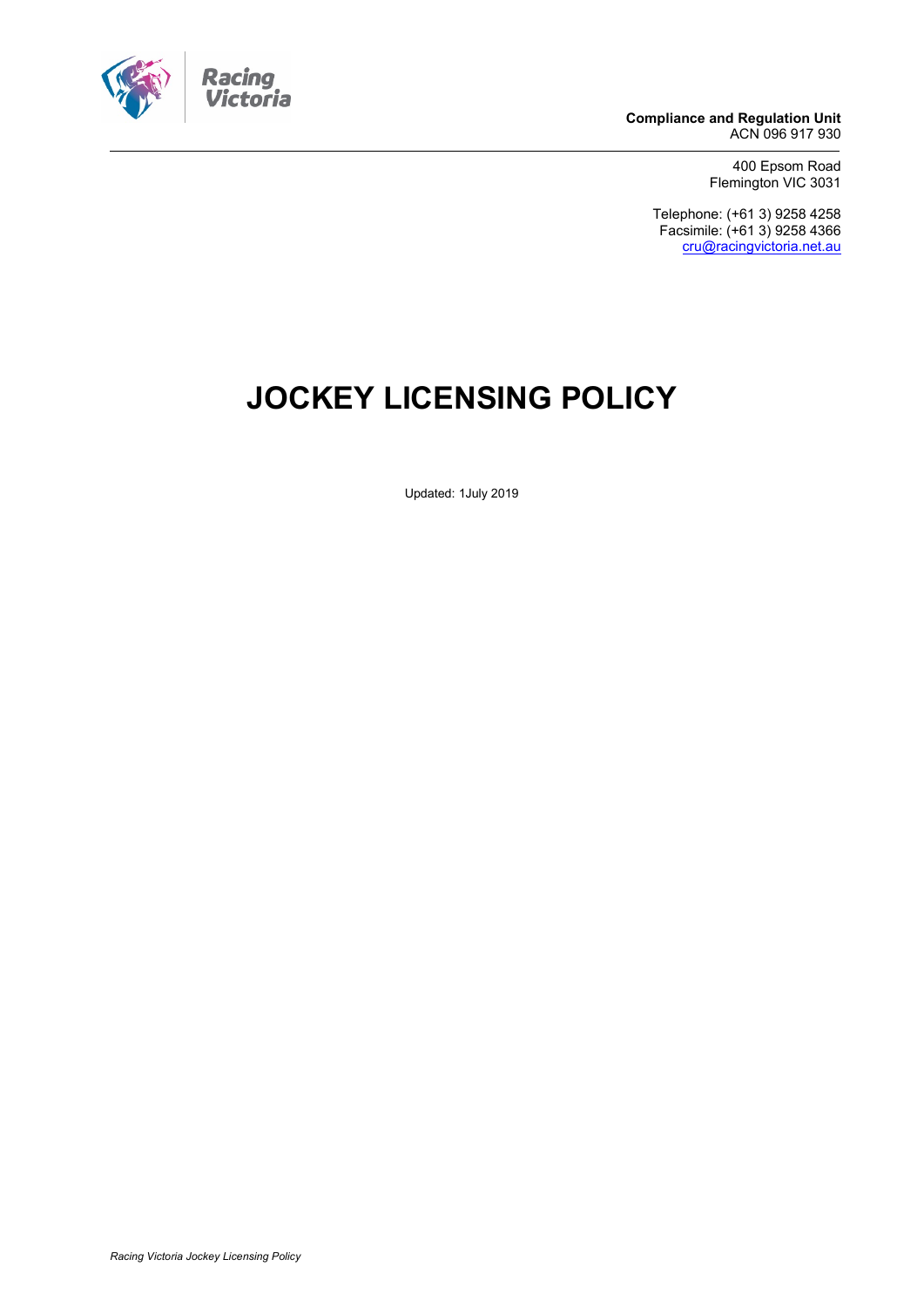# **CONTENTS**

| $\mathbf{1}$ . |  |
|----------------|--|
| 1.1            |  |
| 1.2            |  |
| 2.             |  |
| 2.1            |  |
| 2.2            |  |
| 3.             |  |
| 3.1            |  |
| 3.2            |  |
| 3.3            |  |
| 3.4            |  |
| 3.5            |  |
| 3.6            |  |
| 4.             |  |
| 5.             |  |
| 5.1            |  |
| 5.2            |  |
| 5.3            |  |
| 5.4            |  |
| 5.5            |  |
| 5.6            |  |
| 6.             |  |
| 6.1            |  |
| 6.2            |  |
| i.             |  |
| ii.            |  |
| 6.3            |  |
| 6.4            |  |
| 6.5            |  |
| 6.6            |  |
| 7.             |  |
| 7.1            |  |
| 7.2            |  |
| 7.3            |  |
| 7.4            |  |
| 7.5            |  |
| 7.6            |  |
| 8.             |  |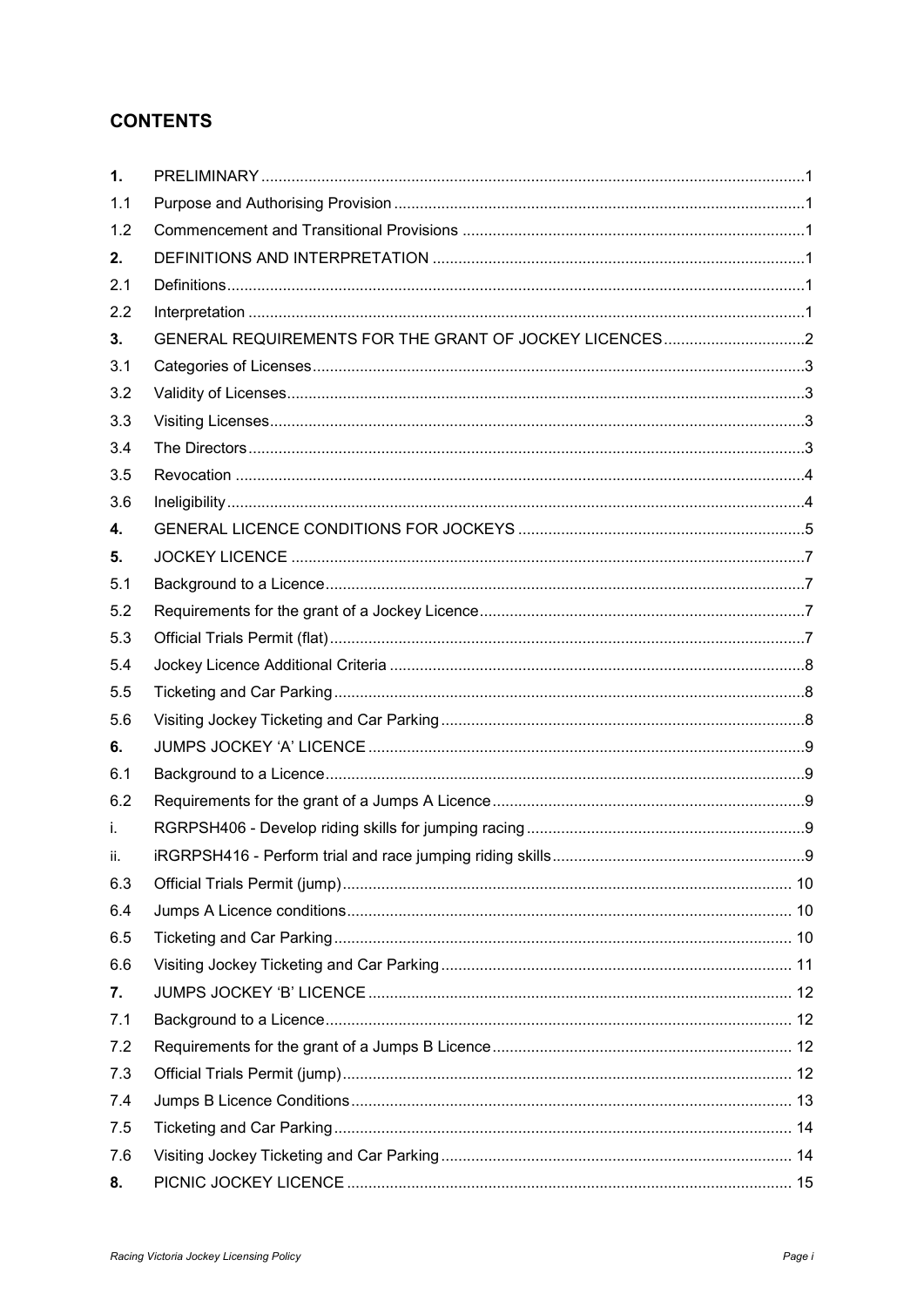| 8.1  |  |
|------|--|
| 8.2  |  |
| 8.3  |  |
| 8.4  |  |
| 8.5  |  |
| 8.6  |  |
| 9.   |  |
| 9.1  |  |
| 9.2  |  |
| 9.3  |  |
| 9.4  |  |
| 9.5  |  |
| 9.6  |  |
| 9.7  |  |
| 9.8  |  |
| 9.9  |  |
| 9.10 |  |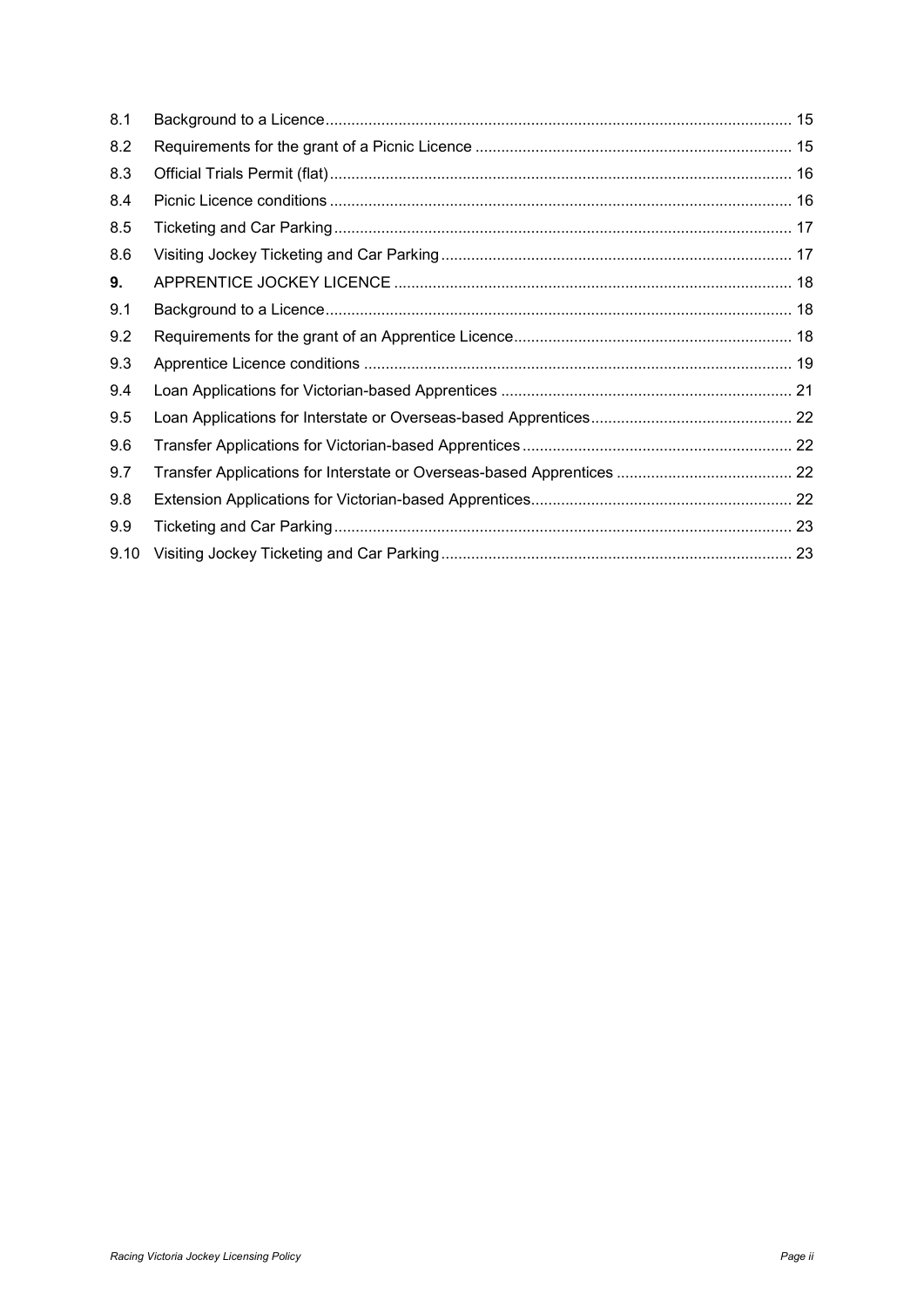# <span id="page-3-0"></span>**1. PRELIMINARY**

#### <span id="page-3-1"></span>**1.1 Purpose and Authorising Provision**

This Racing Victoria Licensing Policy (**Policy**) sets out the requirements that a person must satisfy to be granted a licence to ride under LR 32B and LR 33A and the conditions upon which a person may hold a licence, permit or approval to ride.

An updated copy of the Rules of Racing (**Rules**) can be located at the Racing Victoria Website – www.racingvictoria.com.au

#### <span id="page-3-2"></span>**1.2 Commencement and Transitional Provisions**

These Licence Rules come into operation and effect on and from 1 July 2019.

Unless otherwise provided for, all riding licences, permits, approvals, authorisations and any other rights or privileges granted under or pursuant to the Rules prior to 1 July 2019 are deemed to continue in full force and effect until their expiration.

# <span id="page-3-3"></span>**2. DEFINITIONS AND INTERPRETATION**

## <span id="page-3-4"></span>**2.1 Definitions**

In this Policy:

**"Applicant"** means the applicant for a licence to ride pursuant to this Policy.

**"Apprentice Team"** means the team employed by Racing Victoria to manage and administer the Apprentice Jockey Program and includes the Apprentice Jockey Coaches, Athlete and Careers Development Manager, and Jockey Well-being and Safety Officer.

**"AR"** means an Australian Rule of Racing.

**'Official Trials Permit (flat)'** means a permit granted by the Rider Skills Panel to Applicants who have satisfied all relevant requirements of the Jockey Licensing Policy that permits them to ride in Official Trials (flat) to satisfy the final skills requirement for the granting of a Jockey licence.

**'Official Trials Permit (jump)'** means a permit granted by the Rider Skills Panel to Applicants who have satisfied all relevant requirements of the Jockey Licensing Policy that permits them to ride in Official Trials (flat and jump) to satisfy the final skills requirement for the granting of a Jockey licence.

**"Licensing Panel"** has the same meaning as in the Racing Victoria Rules of Racing.

**"LR"** means a Local Rule of Racing of Racing Victoria.

**"Policy"** means the Jockey Licensing Policy pursuant to the Rules of Racing of Racing Victoria.

**"Rider Skills Panel"** has the same meaning as in the Racing Victoria Rules of Racing

#### <span id="page-3-5"></span>**2.2 Interpretation**

Unless the context requires to the contrary, words and expressions used in this Policy have the meaning given to them in the Rules.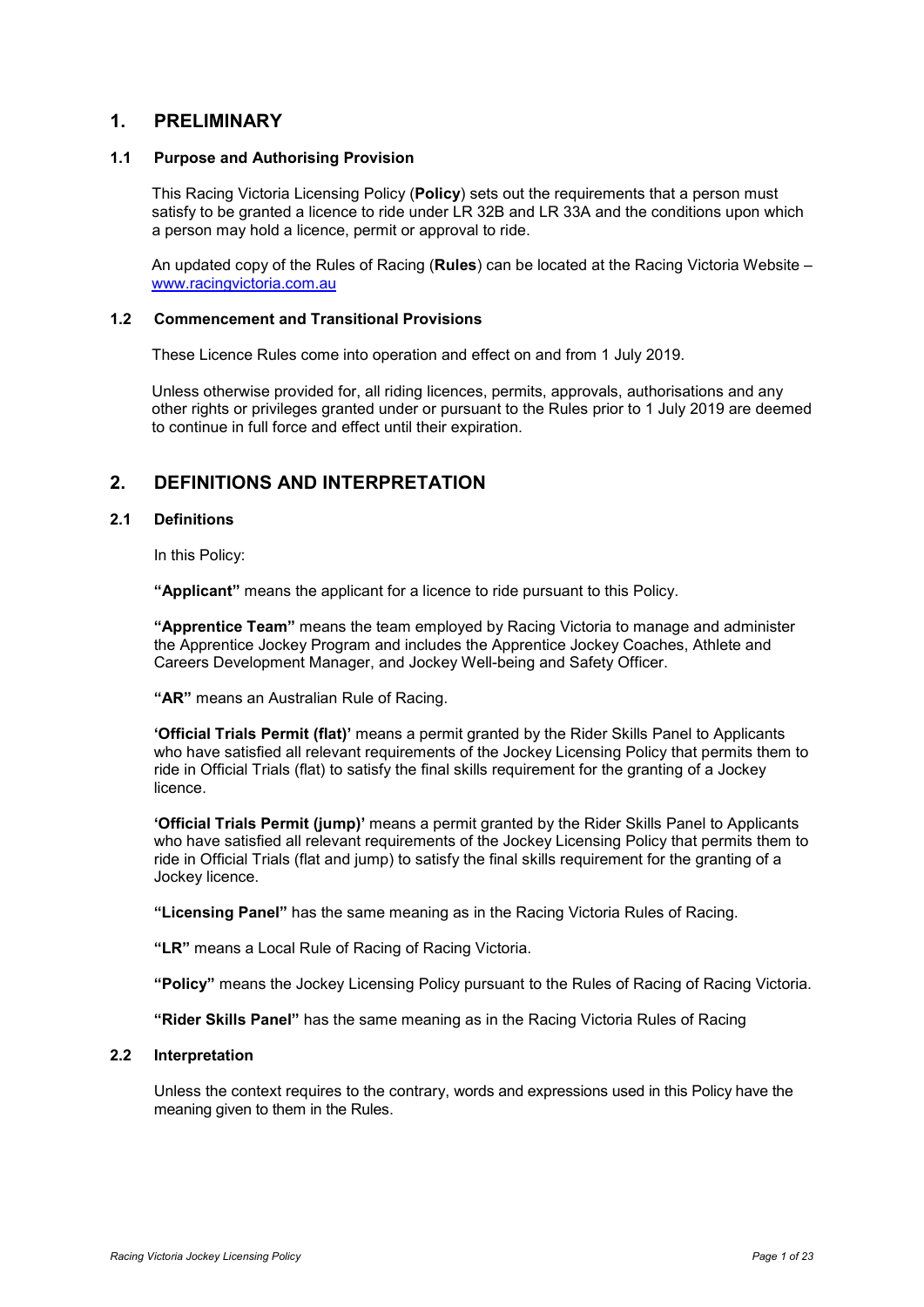# <span id="page-4-0"></span>**3. GENERAL REQUIREMENTS FOR THE GRANT OF JOCKEY LICENCES**

In addition to any specific requirements set out in this Policy or in the Rules, it is a requirement for the grant of any licence to ride that the person:

- (a) **Experience:** has the practical, pre-requisite experience reasonably required to carry on the vocation of a jockey and to ride at the level permitted by the relevant licence.
- (b) **Skill:** has the ability necessary to carry on the vocation of a jockey and passes the various riding assessments conducted by Racing Victoria.
- (c) **Age:** is at least 15 years of age.
- (d) **Suitability:** has satisfied Racing Victoria that he or she is suitable to hold a licence or registration in line with the 'Suitability Policy', taking into account any fact(s) or matter(s) that it considers appropriate.
- (e) **Health and Fitness:** has the necessary health and fitness to hold a licence to ride, in line with the RV 'Medical Standards for Fitness to Ride' by completing:
	- (i) a medical assessment:
		- i. signed by a registered medical practitioner which certifies that the person meets the requirements of the "RV Medical Standards of Fitness to Ride" : and
		- ii. approved by the RV Chief Medical Officer (**CMO**);
	- (ii) a Cognitive (Brain Function) test;
	- (iii) an Exercise Research Australia (body weight) assessment:
		- (i) Claim: If the Applicant will be eligible to claim an allowance when race-riding, at the point of application, he or she ought present at a body weight that enables them to utilise their full allowance in races when engaged to ride on the **minimum top-weight** allotted in standard handicap races (at acceptance time) at race meetings commensurate to the level of riding permitted by the licence.
		- (ii) Non-claim: If the Applicant is not eligible to claim an allowance when raceriding, at the point of application, he or she should present at a body weight of no more than the **minimum top-weight** allotted in standard handicap races (at acceptance time) at race meetings commensurate to the level of riding permitted by the licence;
	- (iv) if the Applicant has previously received a Workcover permanent impairment payout, the Applicant must satisfy RV of their recovery through:
		- i. CMO assessment; and/or
		- ii. CMO requested additional medical assessments and information; and
	- (v) any further medical assessments, as determined by the CMO.

Note: Applicants who have received a career ending injury payment from the industry insurance company are not eligible to apply to become a jockey.

- (f) **Inherent Requirements:** has the inherent physical and mental traits required to carry on the vocation of a jockey.
- (g) **Intent:** intends to ride in Victorian races on a regular basis*.*
- (h) **Prescribed Forms**: completes the relevant forms, together with payment of the annual licence fee (if applicable), including:
	- (i) the Jockey Licence Application form, including its requirements (refunds are not provided);
	- (ii) Declarations: the Applicant must acknowledge and agree to be bound by this Policy and the Rules, and adhere to the specific "Licence Conditions" outlined in this Policy;
	- (iii) the Declaration Regarding Betting form; and
	- (iv) the Racing Victoria Code of Practice.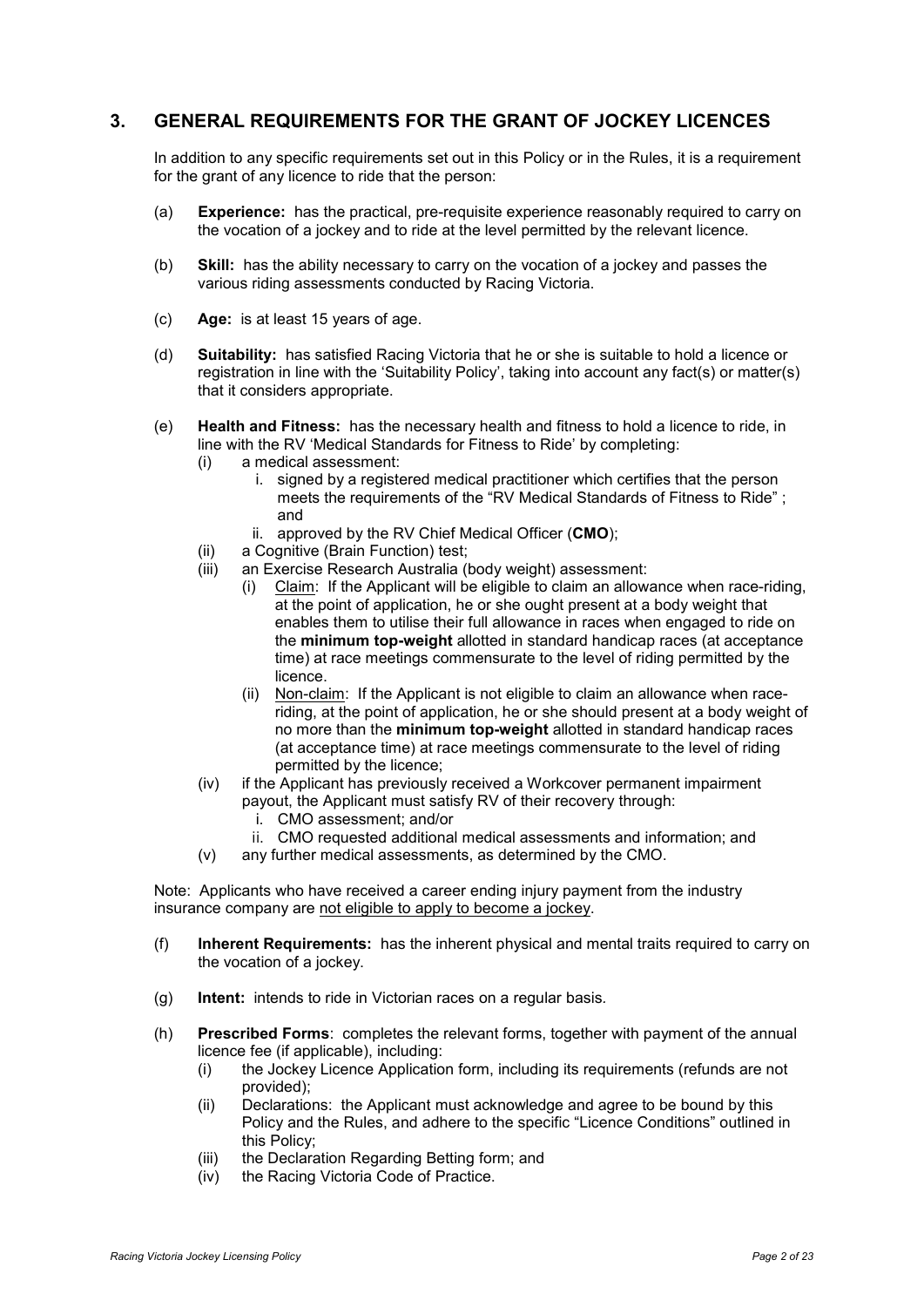- (i) **Assessments**: has satisfied the following assessments:
	- (i) National Police Record Certificate;
	- (ii) Racing Disciplinary Record;
	- (iii) Race Riding Record;
	- (iv) Interview with Racing Victoria (where required); and
	- (v) Knowledge of the Rules of Racing relating to Jockeys.

# <span id="page-5-0"></span>**3.1 Categories of Licenses**

An application for the grant of a Jockey licence may be made for the following categories:

- (a) Jockey;
- (b) Jumps Jockey 'A';
- (c) Jumps Jockey 'B';
- (d) Picnic Jockey;
- (e) Apprentice Jockey;
- (f) visiting equivalent of 3.1(a) to (e) inclusive; and
- (g) any other category as Racing Victoria allows from time to time.

#### <span id="page-5-1"></span>**3.2 Validity of Licenses**

Once granted, Jockey licenses are valid from 1 August to 31 July each racing season.

#### <span id="page-5-2"></span>**3.3 Visiting Licenses**

In addition to satisfying the "General Requirements for the Grant of Jockey Licenses" as outlined in part 3 of this Policy or in the Rules, it is a requirement for the grant of any visiting licence to ride that:

- (a) the person holds a current and active Jockey licence issued by his or her home-based Racing Authority;
- (b) the licence issued by the person's home-based Racing Authority must be identical to the riding level permitted by the licence category for which has been applied for within the application to Racing Victoria; and
- (c) if the person's home-based licence expires, is cancelled, revoked or becomes inactive for any reason, any licence issued by Racing Victoria will cease immediately and as a consequence, he or she will not be licensed to ride in any capacity within Victoria.

#### <span id="page-5-3"></span>**3.4 The Directors**

The Directors of Racing Victoria may, in their discretion, impose additional licence conditions on any licence at any time. In addition, it may choose to exclude any of the requirements prescribed within this policy.

The Directors may, from time to time, prescribe educational and experience qualifications, or any other requirement as determined by Racing Victoria, which must be attained as a precondition to the grant of a licence to ride at race meetings.

Should an Applicant wish to seek relief from any requirement, the Applicant must apply in writing to Racing Victoria and outline the relief sought, and reasons for the request for relief.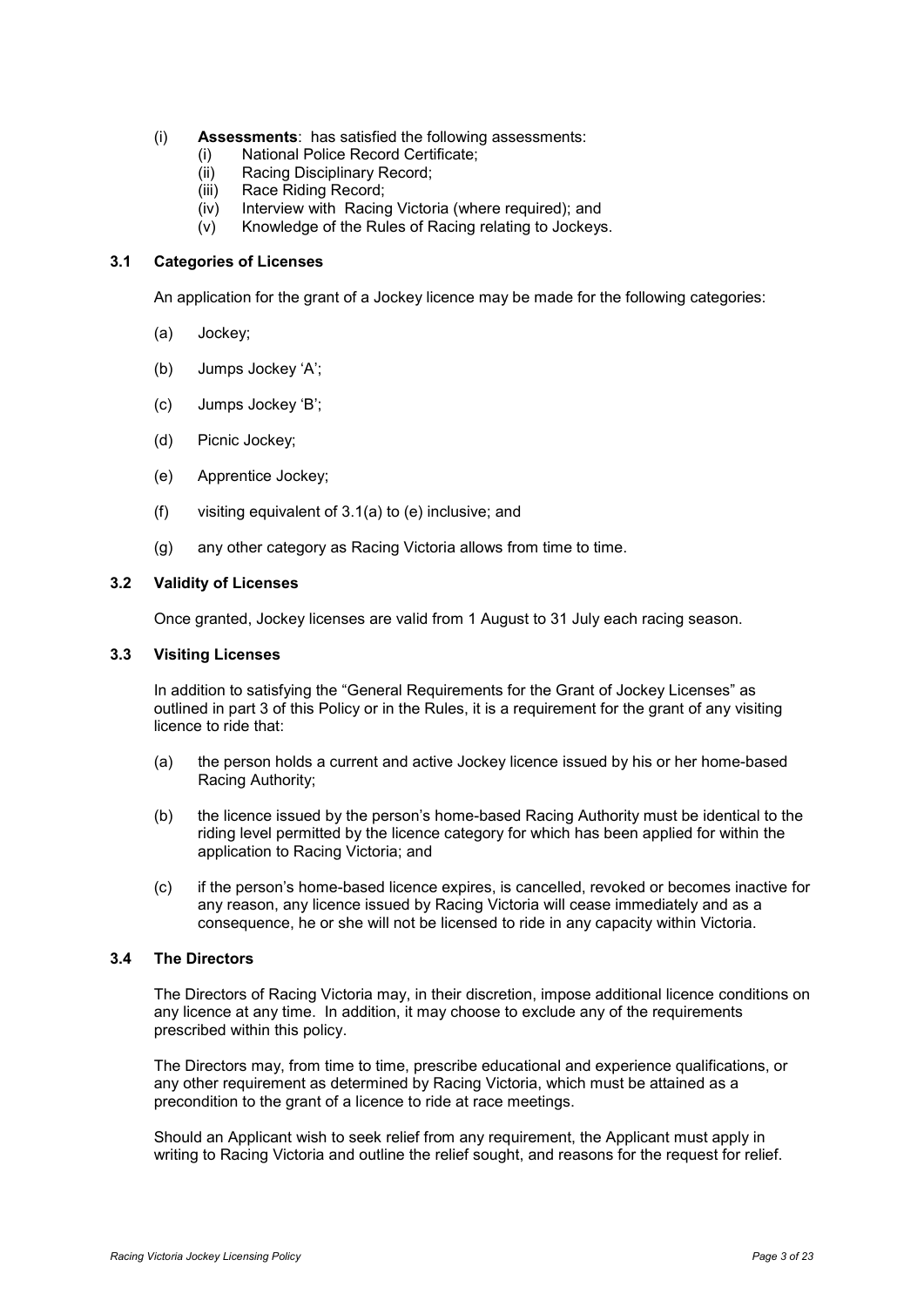The Directors, without giving any reasons, may:

- (a) refuse to grant a licence to ride; or
- (b) grant a licence subject to such terms and conditions as the Directors think fit, including, but not limited to, restrictions regarding duration, locality or both.

#### <span id="page-6-0"></span>**3.5 Revocation**

The Directors may at any time revoke a licence to ride granted by them, including without limitation where the holder of the licence:

- (a) is not actively using the licence; or
- (b) ceases to meet the requirements to be granted a licence in accordance with this policy or the Rules.

#### <span id="page-6-1"></span>**3.6 Ineligibility**

A person may not be granted or be able to hold a licence if that person is:

- (a) unable to meet all of the requirements prescribed within this policy, or any other requirements as determined by Racing Victoria;
- (b) licensed or registered as, or carries on the vocation of a bookmaker; or
- (c) the holder of an office or position specified in LR 52 of the Rules.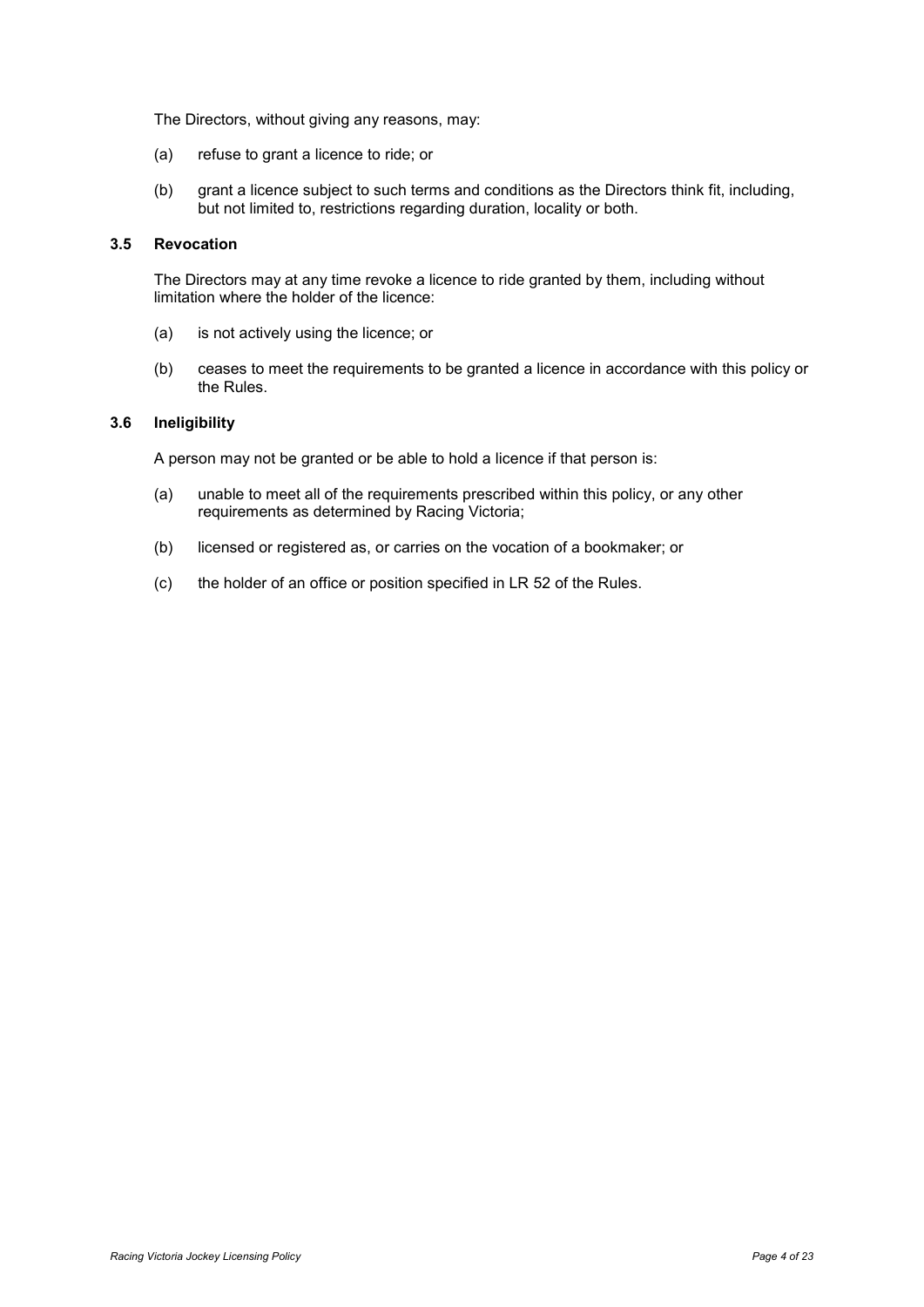# <span id="page-7-0"></span>**4. GENERAL LICENCE CONDITIONS FOR JOCKEYS**

In addition to any obligations, requirements and conditions as provided by this Policy or the Rules, an Applicant must agree and acknowledge that, following the grant of a licence, the conditions set out below will apply:

- (a) **Permission to Ride:** The licence-holder may ride horses in:
	- (i) Track work;
	- (ii) Jump outs;
	- (iii) Official flat trials;
	- (iv) Official jumps trials (Jumps licences only);
	- (v) Races as detailed within the **"Licence conditions"** section of this Policy for each category of licence.
- (b) **Disciplinary Riding Record:** A licence holder that accumulates more than five (5) careless riding penalties within any six (6) month-period may be referred by Stewards to the Rider Skills Panel or Licensing Panel whereby his or her licence or permit to race ride may be reviewed. In determining referrals, Stewards will take into account, amongst other things, the quantity of rides by a licence-holder within any six (6) month period.
- (c) **Incapacitation:** If a licence-holder becomes incapacitated whilst licensed to ride and the incapacitation is subject to a Work Cover claim of:
	- (i) Partially incapacitated: **less** than six (6) months, the licence-holder ought **not**:
		- (i) return to any form of riding (such as track work or jump outs) until he or she provides a Work Cover certification for "modified" duties; or
		- (ii) return to riding in official trials or races until he or she provides a Work Cover certification for "pre-injury" duties.

Note: if a licence-holder is partially incapacitated at the end of the current licensing period and cannot satisfy the "General Requirements for Grant of Jockey Licences" for the next licensing period (in particular, the requirements relating to "Health and Fitness"), the licence-holder may be granted a licence for the next licensing period that expires within six (6) months from the date of the incident that has resulted in his or her partial incapacitation. This licence will be granted on the provision that the licence-holder can satisfy all other requirements outlined within this policy;

- (ii) Long-term incapacitated: **more** than six (6) months, the licence-holder ought **not**:
	- $(i)$  return to any form of riding (such as track work or jump outs) until he or she provides a Work Cover certification for "modified" duties;
	- (ii) return to riding in official trials or races until he or she provides a Work Cover certification for "pre-injury" duties and a satisfactory medical assessment signed by Racing Victoria's CMO or a medical officer as approved by Racing Victoria;
	- (iii) return to race-riding until he or she completes a number of jumps outs as determined by, and to the satisfaction of, the Rider Skills Panel; and
	- (iv) return to race-riding until he or she completes a number of official trials as determined by, and to the satisfaction of, the Rider Skills Panel.

Note: if a licence-holder is long-term incapacitated at the end of the current licensing period and cannot satisfy the "General Requirements for Grant of Jockey Licenses" for the next licensing period (in particular, the requirements relating to "Health and Fitness"), the licence-holder is not eligible to be granted a licence for the next licensing period until all requirements within this policy are satisfied;

# (d) **Permission to Train:**

**Restricted Trainer:** A Jockey licence-holder is eligible to make application for the grant of a Trainer's licence, subject to meeting the Trainer licensing requirements set out under the Rules and Racing Victoria's Trainer Licensing Policy. If a Jockey licence-holder is granted a Restricted Trainer Licence and is eligible to enter horses for racing (the **Jockey-Trainer**), the Jockey-Trainer may hold a Restricted Trainer Licence, subject to: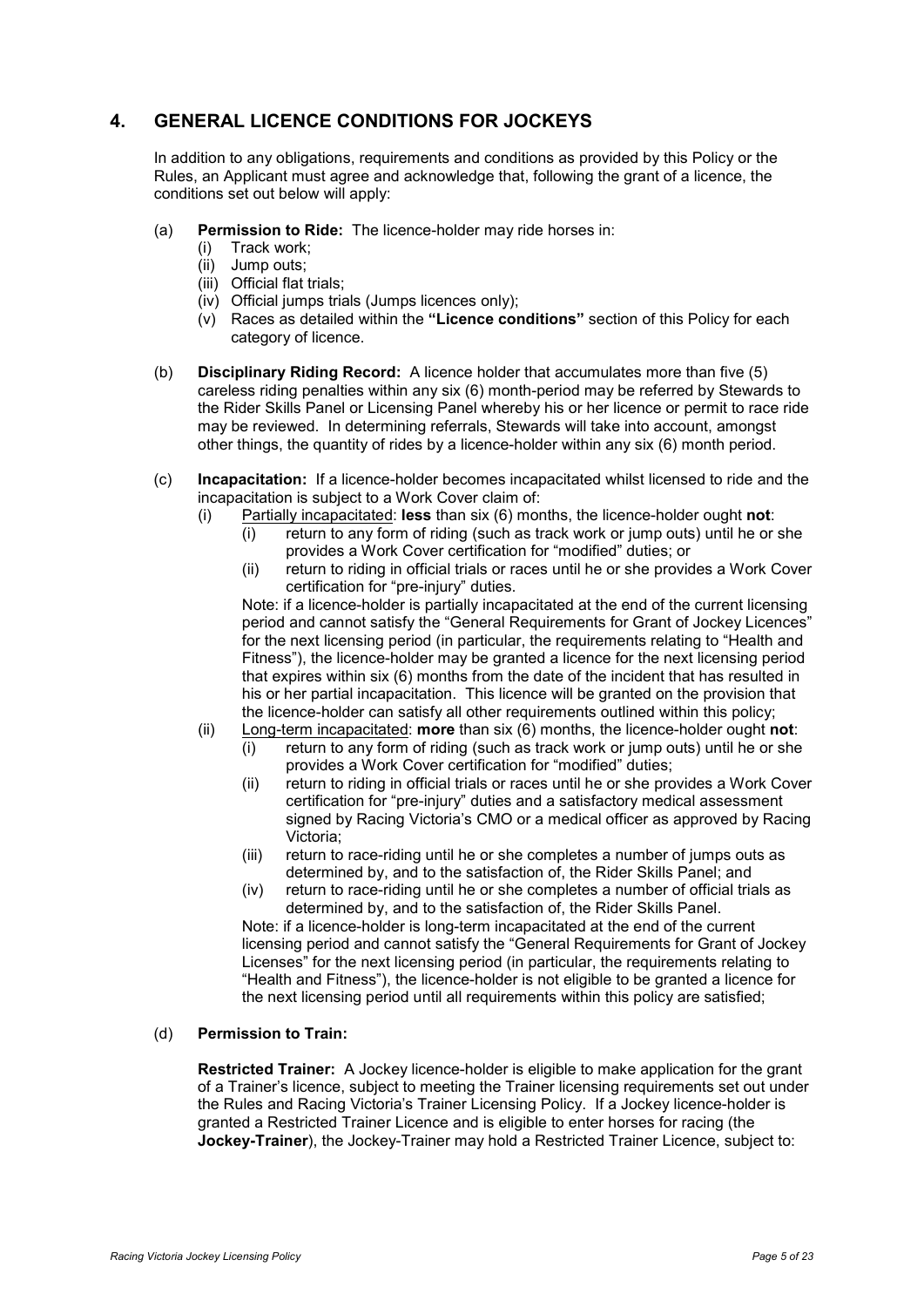- (i) the Jockey-Trainer, who trains a horse engaged in a race, not riding any other horse in the race without the specific approval of the Stewards, and may be required to ride his or her own horse if a shortage of riders exists;
- (ii) the Jockey-Trainer not accepting any rides in circumstances where there is more than one horse in any one race that is trained by them;
- (iii) the condition that the Jockey-Trainer may be required to ride a horse in a race within 28 days from; (a) the date of the horse leaving his or her stables, or (b) the date of the horse being transferred from his or her stable return;
- (iv) the condition that if the Jockey-Trainer is suspended for actions, matters or things relating to his or her Jockey licence, he or she (at the discretion of the Stewards or Racing Victoria, and in addition to any other penalty authorised by the Rules or the relevant policies), may be suspended as a Trainer for the same or such other period as the Stewards or Racing Victoria determine;
- (v) the condition that if the Jockey-Trainer is suspended for actions, matters or things pertaining to his or her Trainer licence, he or she (at the discretion of the Stewards or Racing Victoria, and in addition to any other penalty authorised by the Rules or the relevant policies), may be suspended as a Jockey for the same or such other period as the Stewards or Racing Victoria determine; and
- (vi) any other term or condition or restriction proposed by Racing Victoria in its absolute discretion.

**Permission to Train – Pre-Trainer:** A Victorian Jockey licence-holder is eligible to make application for the grant of a Trainer's licence, subject to meeting the requirements set out in this Policy. If a Jockey licence-holder is granted a Pre-Trainer Licence (the **Jockey-Trainer**), the Jockey-Trainer may hold a Pre-Trainer Licence, subject to:

- (i) the condition that the Jockey-Trainer may be required to ride a horse in a race within 28 days from: (a) the date of the horse leaving his or her stables, or (b) the date of the horse being transferred from his or her stable return;
- (ii) the condition that if the Jockey-Trainer is suspended for actions, matters or things relating to his or her Jockey licence, he or she (at the discretion of the Stewards or Racing Victoria, and in addition to any other penalty authorised by the Rules or the relevant policies), may be suspended as a Pre-Trainer for the same or such other period as the Stewards or Racing Victoria determine;
- (iii) the condition that if the Jockey-Trainer is suspended for actions, matters or things pertaining to his or her Pre-Trainer licence, he or she (at the discretion of the Stewards or Racing Victoria, and in addition to any other penalty authorised by the Rules or the relevant policies), may be suspended as a Jockey for the same or such other period as the Stewards or the Racing Victoria determine; and any other term or condition or restriction proposed by Racing Victoria in its absolute discretion.
- (e) **Riding at Picnic Race Meetings:** Only holders of a Picnic Jockey licence may ride at Picnic race meetings.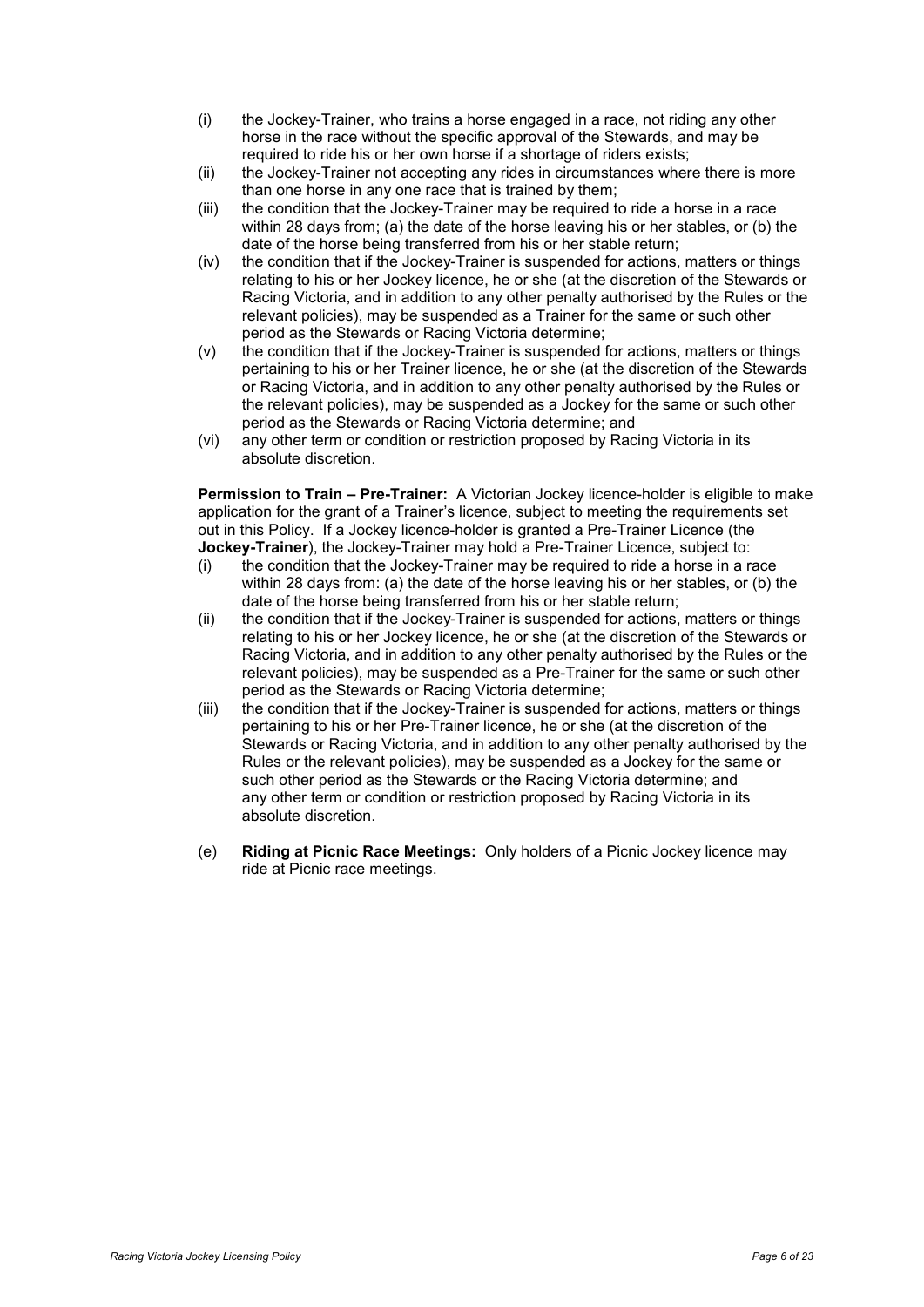# <span id="page-9-0"></span>**5. JOCKEY LICENCE**

(Including Visiting Jockey Licence)

## <span id="page-9-1"></span>**5.1 Background to a Licence**

The Jockey Licence (**Jockey Licence**) is granted to experienced, professional jockeys. A holder of a Jockey Licence has no restrictions or limitations as to where he or she can ride in flat races, other than Picnic race meetings, and is eligible for premium annual entitlements and benefits.

Once granted, this Jockey Licence remains active between the period of 1 August and 31 July each year unless cancelled, suspended or revoked.

#### <span id="page-9-2"></span>**5.2 Requirements for the grant of a Jockey Licence**

In addition to satisfying the "General Requirements for the Grant of Jockey Licences" as outlined in part 3 of this Policy, it is a precondition to the grant of a Jockey Licence that the Applicant:

- (a) Experience:
	- (i) has completed an Apprenticeship under these Rules or the Rules of another PRA; and
	- (ii) has, if race-ridden in the 12 months prior to the date of the application being made, been assessed by the Rider Skills Panel and as deemed necessary by the Rider Skills Panel ridden in a specified number of jump outs to the satisfaction of the Rider Skills Panel within the specified period; or
	- (iii) has, if not race-ridden in the 12 months prior to the date of the application being made, ridden in a minimum of five (5) jump outs to the satisfaction of the Rider Skills Panel (to be completed within three (3) months from the time that the requirement is applied by Racing Victoria); or
	- (iv) has, if not race-ridden in the 24 months prior to the date of the application being made, ridden in a minimum of 10 jump outs to the satisfaction of the Rider Skills Panel (to be completed within three (3) months from the time that the requirement is applied by Racing Victoria).
- (b) Criteria: has attained the Certificate IV in Racing Jockey qualification in accordance with the National Racing Training Package (or recognised equivalent qualification).
- (c) Acknowledges the grant of a Jockey Licence is subject to meeting the minimum required rides for a season (see 5.4(b) below) and the Additional Criteria set out in this Policy.

## <span id="page-9-3"></span>**5.3 Official Trials Permit (flat)**

Following satisfactory completion of all the requirements in clause 5.2, and all other requirements detailed in 'General Requirements for the Grant of Jockey Licences', Racing Victoria will grant an Applicant an Official Trials Permit (flat) to enable the Applicant to complete the final stage of the Licence process (official trials):

Official Trials Permit (flat): the Official Trials Permit-holder must:

- a) if race-ridden in the 12 months prior to the date of the application being made, be assessed by the Rider Skills Panel and as deemed necessary by the Rider Skills Panel ride in a specified number of official trials to the satisfaction of the Rider Skills Panel within the specified period; or
- b) if not race-ridden in the 12 months prior to the date of the application being made, ride in a minimum of five (5) official flat trials to the satisfaction of the Rider Skills Panel (to be completed within three (3) months from the time that the requirement is applied by Racing Victoria); or
- c) if not race-ridden in the 24 months prior to the date of the application being made, ride in a minimum of 10 official flat trials to the satisfaction of the Rider Skills Panel (to be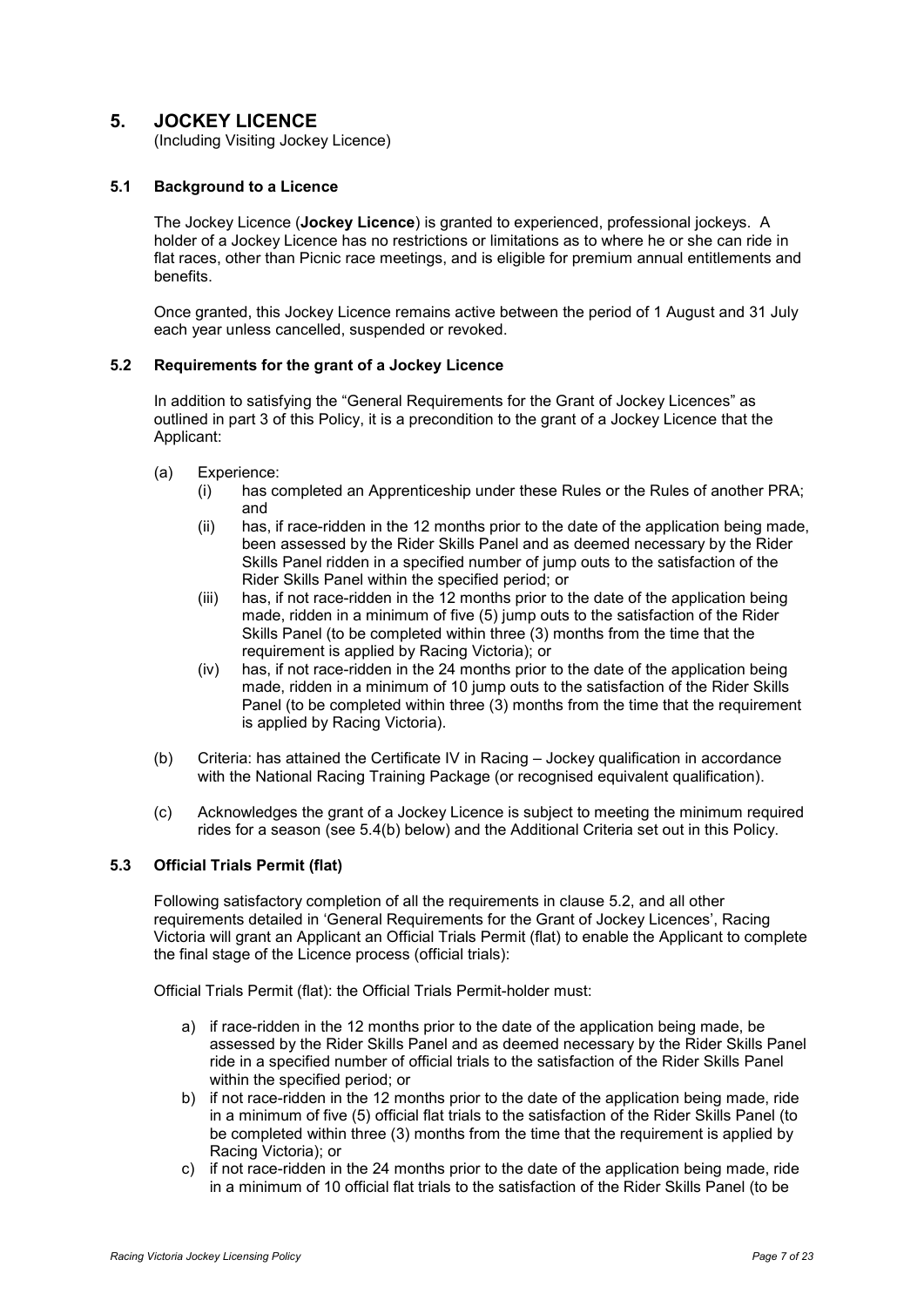completed within six (6) months from the time that the requirement is applied by Racing Victoria).

#### <span id="page-10-0"></span>**5.4 Jockey Licence Additional Criteria**

In addition to any obligations, requirements and conditions as provided by this Policy or the Rules, an Applicant must agree and acknowledge that, following a grant of a Jockey Licence, the conditions set out below will apply:

- (a) Permission to ride: Further to section 4(a) of this Policy, the Jockey Licence-holder may ride horses in:
	- (i) Flat races conducted at Provincial and Metropolitan race meetings (except highweight races and races restricted to Apprentices).
- (b) Minimum rides: Per racing season, the Jockey Licence-holder is required to have a minimum of:
	- (i) 24 race rides in Victoria.

Failure to meet the required minimum number of rides will be assessed with discretion and events such as;

- Injury; and
- Personal reasons

will be taken into consideration by Racing Victoria.

Note: This condition does not apply to visiting Jockey Licence-holders.

#### <span id="page-10-1"></span>**5.5 Ticketing and Car Parking**

Subject to ongoing compliance with the terms and conditions of his or her Jockey Licence, a Jockey Licence-holder receives for the period of the Jockey Licence, the following annual entitlements and benefits:

- (a) Ticketing: Raceday Service Identification Card (permitting access to all Horse Areas whilst on official duties, and General Public Areas);
- (b) Guest Ticketing: Annual Admission Card (permitting access to General Public Areas); and
- (c) Car Parking: Raceday Service Car Park Pass (permitting access to Jockey-only designated parking on course).

#### <span id="page-10-2"></span>**5.6 Visiting Jockey Ticketing and Car Parking**

Subject to ongoing compliance with the terms and conditions of his or her visiting Jockey Licence, a visiting Jockey Licence-holder receives for the period of the visiting Jockey Licence, the following annual entitlements and benefits: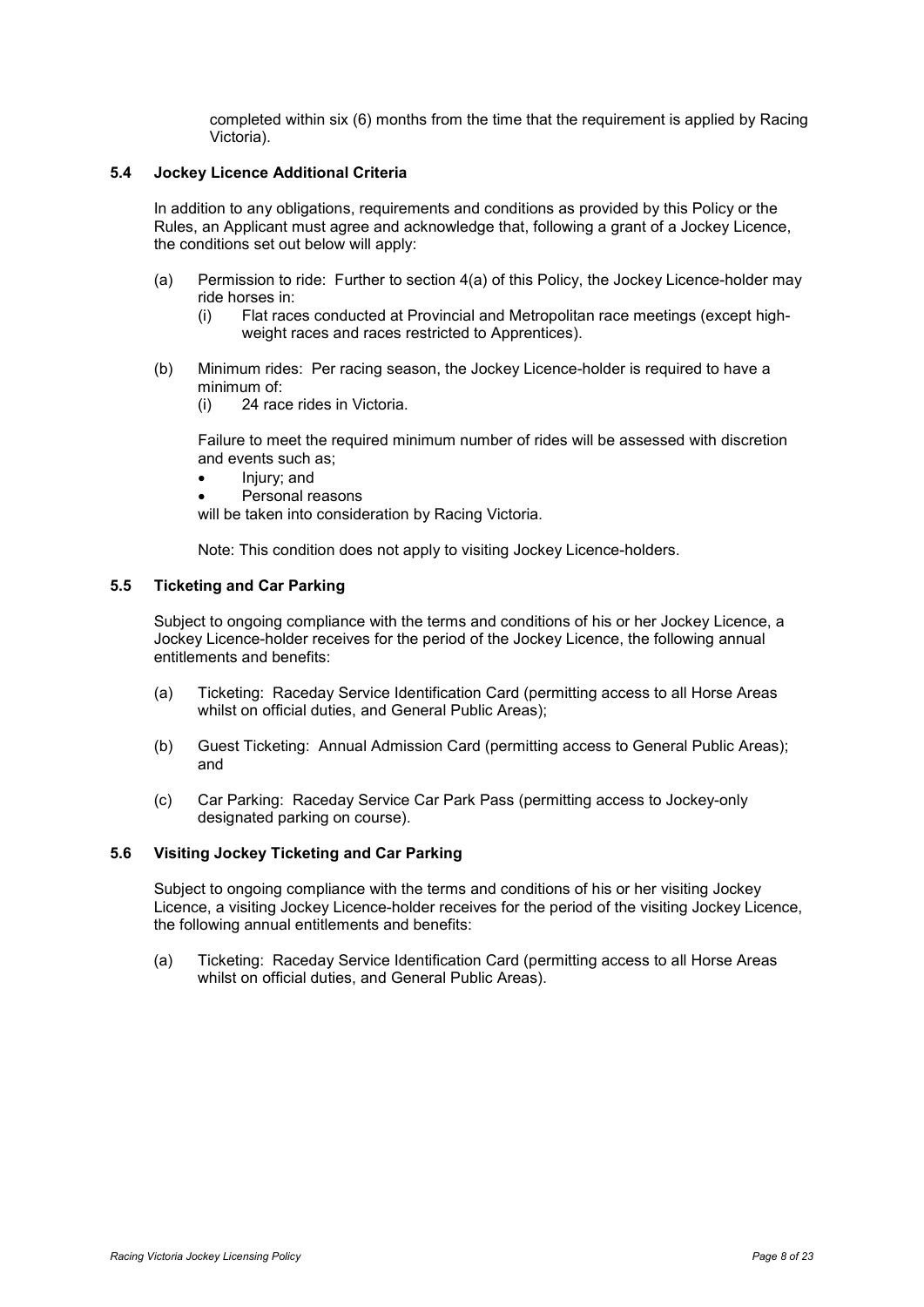# <span id="page-11-0"></span>**6. JUMPS JOCKEY 'A' LICENCE**

(Including Visiting Jumps Jockey 'A' Licence)

## <span id="page-11-1"></span>**6.1 Background to a Licence**

Formally known as the Jockey 'A' Cross Country Licence, the Jumps Jockey 'A' Licence (**Jumps A Licence**) is generally only granted to the most senior and experienced jumps jockeys. A holder of a Jumps A Licence has minimal restrictions or limitations as to where he or she can ride (refer "Jumps A Licence conditions" below), and is eligible for annual entitlements and benefits.

Once granted, this Jumps A Licence remains active between the period of 1 August and 31 July each year unless cancelled, suspended or revoked.

#### <span id="page-11-2"></span>**6.2 Requirements for the grant of a Jumps A Licence**

In addition to satisfying the "General Requirements for the Grant of Jockey Licences" as outlined in part 3 of this Policy, it is a precondition to the grant of a Jumps A Licence that the Applicant:

- (a) Experience:
	- (i) has held a Jumps Jockey 'B' licence (or its equivalent) for a minimum of four (4) years; or
	- (ii) has out ridden his or her claim as per LR 91C; or
	- (iii) has completed an Apprenticeship under these Rules or the Rules of another PRA; or
	- (iv) is or has been the holder of a Jockey 'A' or Jockey Licence; and
	- (v) has, if race-ridden in the 12 months prior to the date of the application being made, been assessed by the Rider Skills Panel and as deemed necessary by the Rider Skills Panel ridden in a specified number of jump outs (flat) to the satisfaction of the Rider Skills Panel within the specified period; or
	- (vi) if not adequately race-ridden in the 12 months prior to the date of the application being made, ridden in a minimum of 5 jump outs (flat) to the satisfaction of the Rider Skills Panel (to be completed within three (3) months from the time that the requirement is applied by Racing Victoria); or
	- (vii) if not adequately race-ridden in the 24 months prior to the date of the application being made, ridden in a minimum of 10 jump outs (flat) to the satisfaction of the Rider Skills Panel (to be completed within three (3) months from the time that the requirement is applied by Racing Victoria); and
	- (viii) has, if not adequately race-ridden **in jumps races** in the 12 months prior to the date of the application being made, schooled horses to the satisfaction of the Rider Skills Panel.
- (b) Criteria:
	- (i) has attained the following qualifications in accordance with the National Racing Training Package (or recognised equivalent qualification):
		- a. Certificate IV in Racing Jockey; and/or
		- b. Jumps Accreditation Program (Including the Race Riding Criteria).

Note: If the applicant holds a Jockey licence the applicant must have attained the following units:

- i. RGRPSH406 Develop riding skills for jumping racing
- ii. iRGRPSH416 Perform trial and race jumping riding skills
- <span id="page-11-4"></span><span id="page-11-3"></span>(c) Acknowledges the grant of a Jumps A Licence is subject to meeting the minimum required rides for a season (see 6.4(b) below) and the additional criteria set out in this Policy.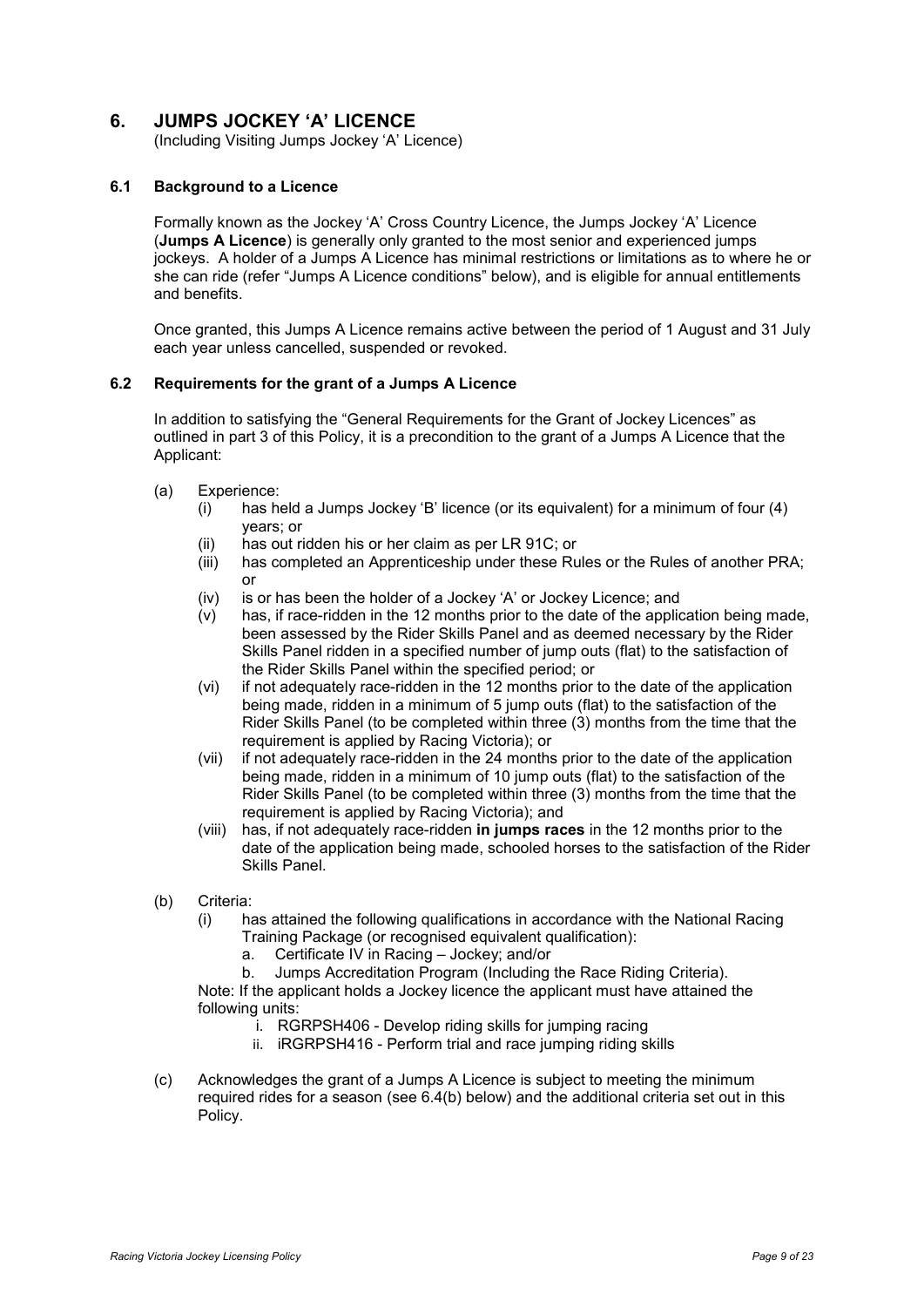# <span id="page-12-0"></span>**6.3 Official Trials Permit (jump)**

Following satisfactory completion of all the requirements in clause 6.2, and all other requirements detailed in 'General Requirements for the Grant of Jockey Licences', Racing Victoria will grant an Applicant an Official Trials Permit (jump) to enable the Applicant to complete the final stage of the Licence process (official trials):

Official Trials Permit (jump): the Official Trials Permit-holder must:

- a) if race-ridden in the 12 months prior to the date of the application being made, be assessed by the Rider Skills Panel and Jumps Review Panel and as deemed necessary by the Rider Skills Pane and Jumps Review Panel ride in a specified number of flat and jumps official trials to the satisfaction of the Rider Skills Panel and Jumps Review Panel within the specified period; or
- b) if not race-ridden in the 12 months prior to the date of the application being made, ride in a minimum of five (5) official flat trials **and** five (5) official jumps trials to the satisfaction of the Rider Skills Panel and Jumps Review Panel (to be completed within six (6) months from the time that the requirement is applied by Racing Victoria); or
- c) if not race-ridden in the 24 months prior to the date of the application being made, ride in a minimum of 5 official flat trials **and** 10 official jumps trials to the satisfaction of the Rider Skills Panel and Jumps Review Panel (to be completed within six (6) months from the time that the requirement is applied by Racing Victoria).

#### <span id="page-12-1"></span>**6.4 Jumps A Licence conditions**

In addition to any obligations, requirements and conditions as provided by this Policy or the Rules, an Applicant must agree and acknowledge that, following a grant of a Jumps A Licence, the conditions set out below will apply:

- (a) Permission to ride: Further to section 4(a) of this Policy, the Jumps A Licence-holder may ride horses in:
	- (i) Official jumps and flat trials;<br>(ii) Jumping races:
	- Jumping races:
	- (iii) High-weight races:
	- (iv) Flat races conducted at Provincial and Metropolitan race meetings (except races restricted to Apprentices).
- (b) Minimum rides: Per racing season, the Jumps A Licence-holder is required to have a minimum of:
	- (i) 12 jumps race rides in Victoria.

Failure to meet the required minimum number of rides will be assessed with discretion and events such as;

- Injury; and
- Personal reasons

will be taken into consideration by Racing Victoria.

Note: This condition does not apply to visiting Jumps A Licence-holders.

#### <span id="page-12-2"></span>**6.5 Ticketing and Car Parking**

Subject to ongoing compliance with the terms and conditions of his or her Jumps A Licence, a Jumps A Licence-holder receives for the period of the Jumps A Licence, the following annual entitlements and benefits: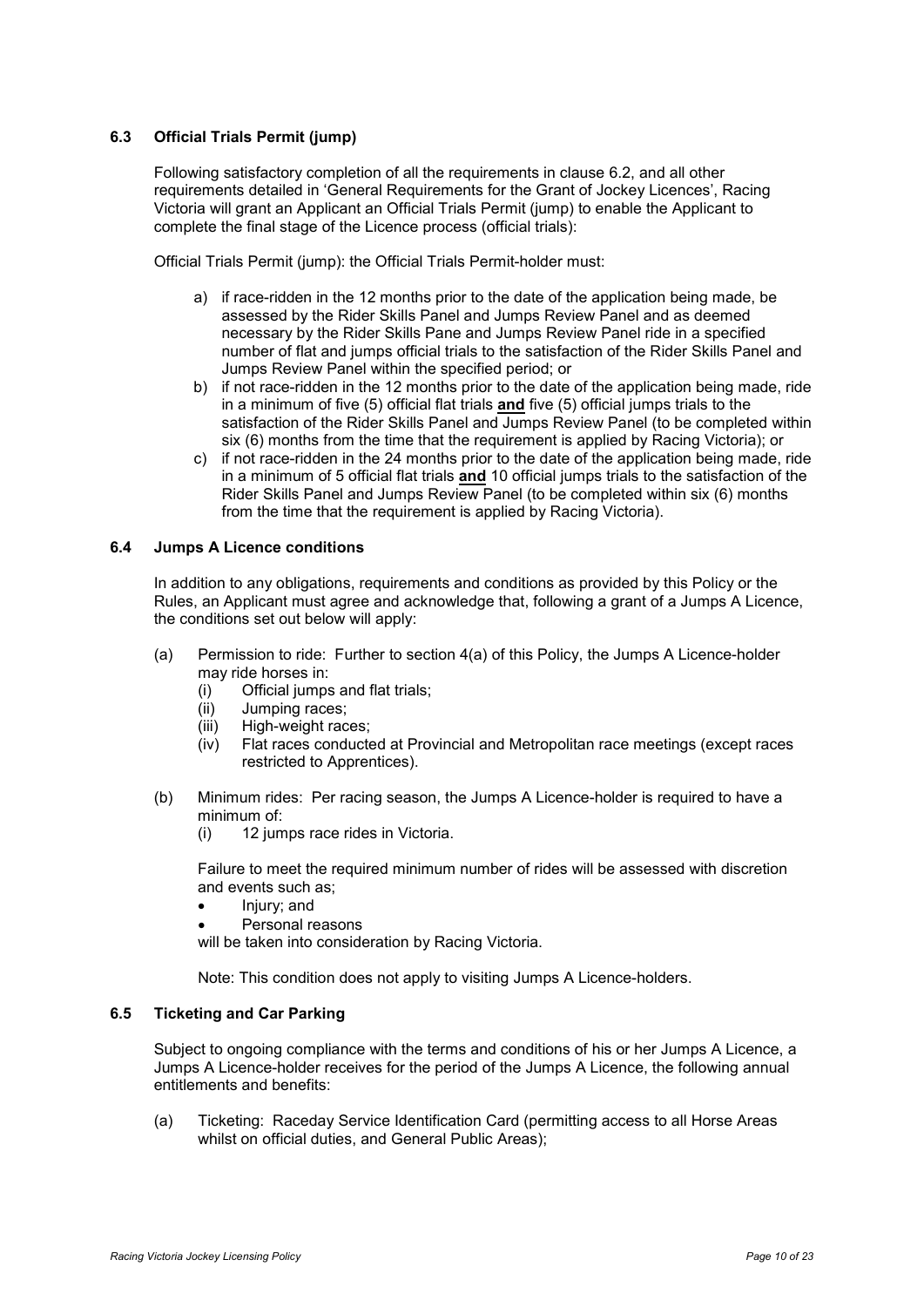- (b) Guest Ticketing: Annual Admission Card (permitting access to General Public Areas); and
- (c) Car Parking: Raceday Service Car Park Pass (permitting access to Jockey-only designated parking on course).

## <span id="page-13-0"></span>**6.6 Visiting Jockey Ticketing and Car Parking**

Subject to ongoing compliance with the terms and conditions of his or her visiting Jumps A Licence, a visiting Jumps A Licence-holder receives for the period of the visiting Jumps A Licence, the following annual entitlements and benefits: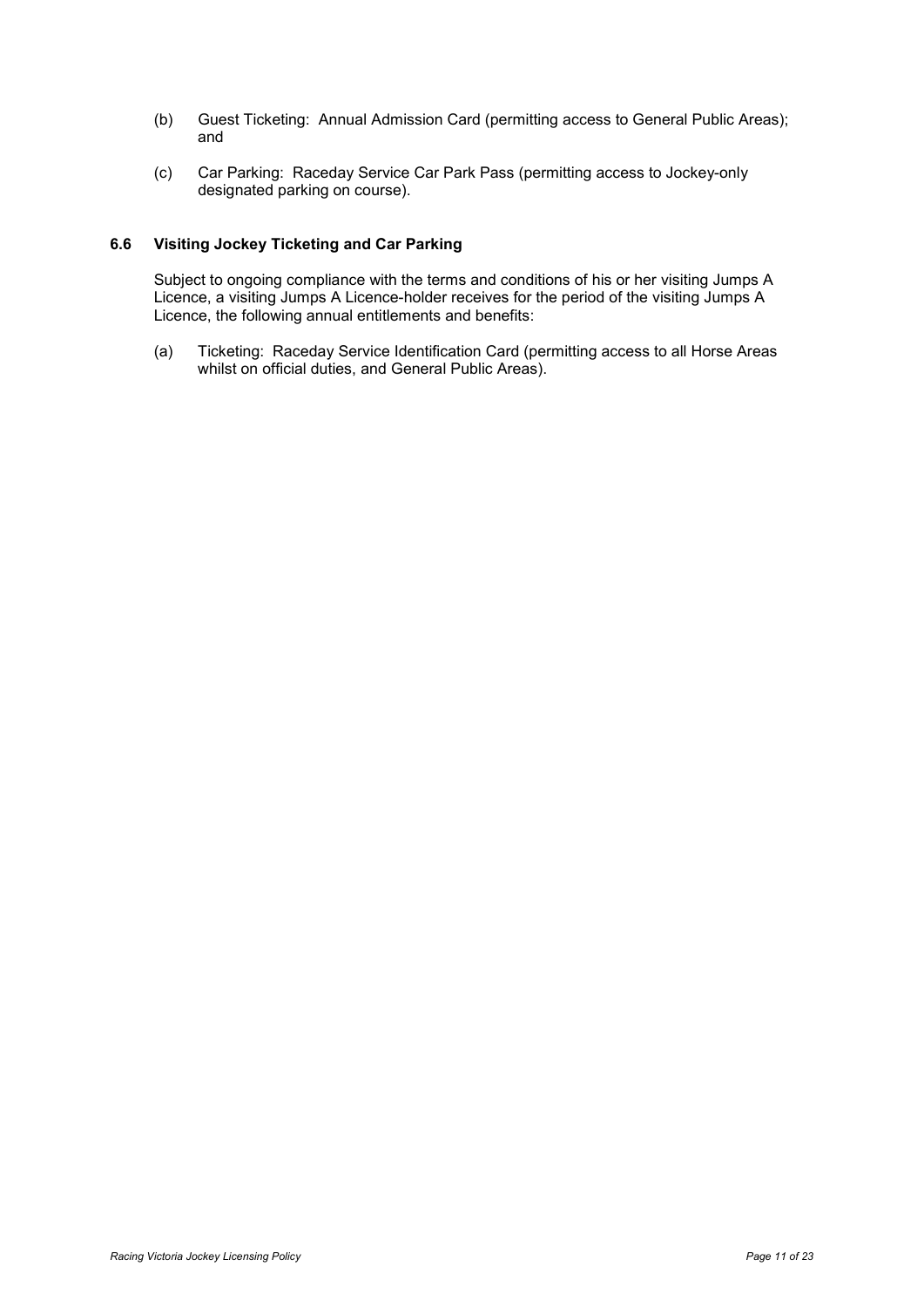# <span id="page-14-0"></span>**7. JUMPS JOCKEY 'B' LICENCE**

(Including Visiting Jumps Jockey 'B' Licence)

# <span id="page-14-1"></span>**7.1 Background to a Licence**

Formally known as the Jockey 'B' Cross Country Licence, the Jumps Jockey 'B' Licence (**Jumps B Licence**) is granted to relatively inexperienced jumps jockeys. Generally, Applicants for a Jumps B Licence have not completed an Apprenticeship under the Rules. A holder of a Jumps B Licence has a number of restrictions or limitations as to where he or she can ride (refer "Jumps B Licence conditions" below),and is eligible for annual entitlements and benefits.

Once granted, this Jumps B Licence remains active between the period of 1 August and 31 July each year unless cancelled, suspended or revoked.

#### <span id="page-14-2"></span>**7.2 Requirements for the grant of a Jumps B Licence**

In addition to satisfying the "General Requirements for the Grant of Jockey Licences" as outlined in part 3 of this Policy, it is a precondition to the grant of a Jumps B Licence that the Applicant:

- (a) Experience:
	- (i) has, if race-ridden in the 12 months prior to the date of the application being made, been assessed by the Jumps Review Panel and as deemed necessary by the Jumps Review Panel ridden in a specified number of jump outs (flat) to the satisfaction of the Jumps Review Panel within the specified period; or
	- (ii) if not adequately race-ridden in the 12 months prior to the date of the application being made, ridden in a minimum of 5 jump outs (flat) to the satisfaction of the Jumps Review Panel (to be completed within three (3) months from the time that the requirement is applied by Racing Victoria); or
	- (iii) if not adequately race-ridden in the 24 months prior to the date of the application being made, ridden in a minimum of 10 jump outs (flat) to the satisfaction of the Jumps Review Panel (to be completed within three (3) months from the time that the requirement is applied by Racing Victoria); and
	- (iv) if not adequately race-ridden **in jumps races** in the 12 months prior to the date of the application being made, schooled horses to the satisfaction of the Jumps Review Panel; or
	- (v) if never race-ridden prior to the date of the application being made, ridden in a minimum of 30 jump outs (flat) to the satisfaction of the Jumps Review Panel (to be completed within 12 months from the time that the requirement is applied by Racing Victoria).
- (b) Criteria:
	- (i) has attained the following qualification in accordance with the National Racing Training Package (or recognised equivalent qualification):
		- a. Jumps Accreditation Program (Including the Race Riding Criteria). Required units are:
			- i. RGRPSH205 Perform basic riding skills in the racing industry
			- ii. RGRPSH306 Develop basic trackwork riding skills
			- iii. RGRPSH307 Exercise horses in pacework
			- iv. RGRPSH404 Ride horses at trackwork
			- v. RGRPSH406 Develop riding skills for jumping racing
			- vi. RGRPSH413 Prepare for race riding
			- vii. RGRPSH416 Perform trial and race jumping riding skills
			- viii. RGRPSH405 Ride horses in jump outs
- (c) Acknowledges the grant of a Jumps B Licence is subject to meeting the minimum required rides for a season (see 7.4(b) below) and the additional criteria set out in this Policy.

# <span id="page-14-3"></span>**7.3 Official Trials Permit (jump)**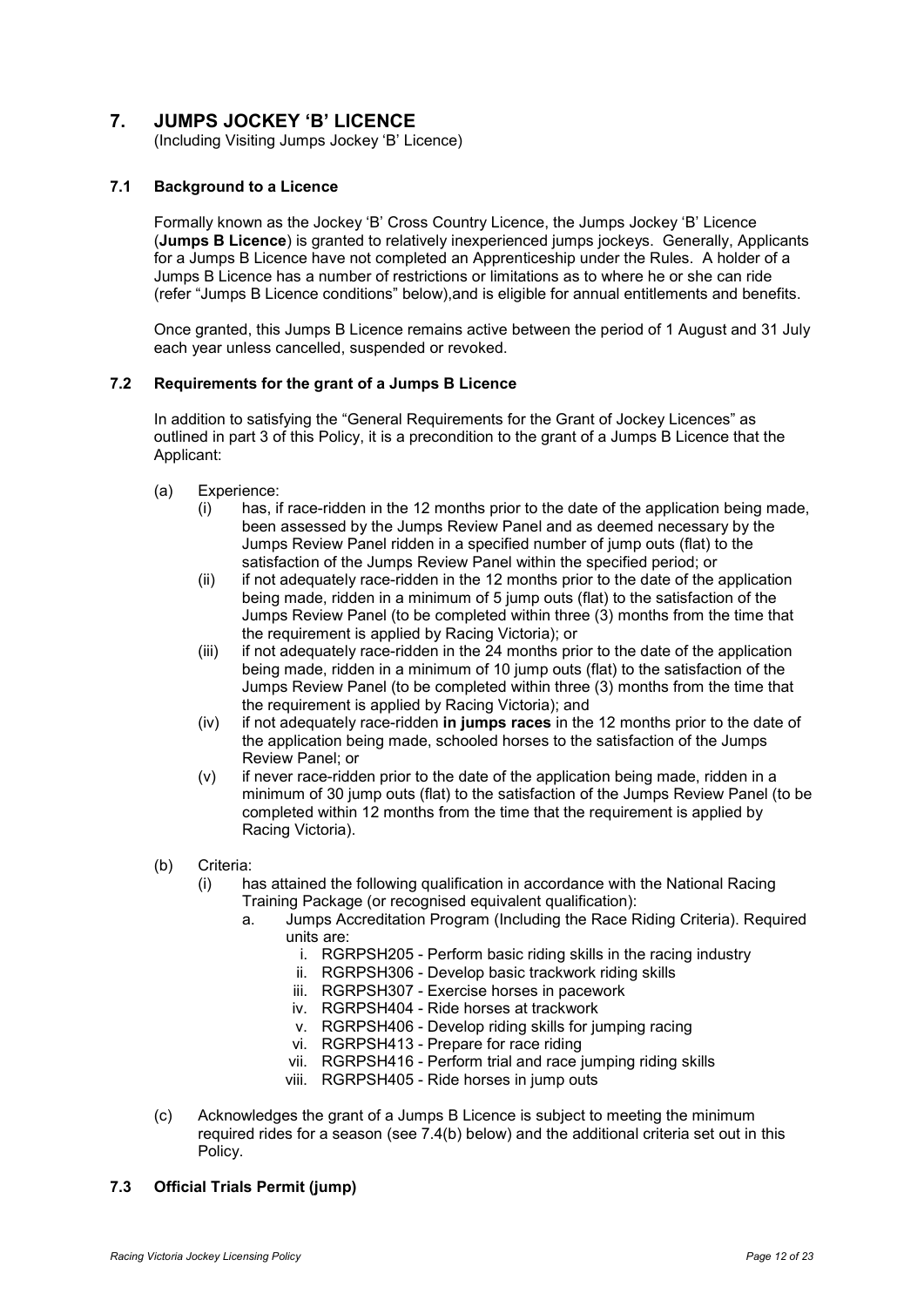Following satisfactory completion of all the requirements in clause 7.2, and all other requirements detailed in 'General Requirements for the Grant of Jockey Licences', Racing Victoria will grant an Applicant an Official Trials Permit (jump) to enable the Applicant to complete the final stage of the Licence process (official trials):

Official Trials Permit (jump): the Official Trials Permit holder must:

- a) if race-ridden in the 12 months prior to the date of the application being made, be assessed by the Jumps Review Panel and as deemed necessary by the Jumps Review Panel ride in a specified number of (flat) and (jumps) official trials to the satisfaction of the Jumps Review Panel within the specified period; or
- b) if not race-ridden in the 12 months prior to the date of the application being made, ride in a minimum of five (5) official (flat) trials **and** five (5) official (jumps) trials to the satisfaction of the Jumps Review Panel (to be completed within six  $(6)$  months from the time that the requirement is applied by Racing Victoria); or
- c) if not race-ridden in the 24 months prior to the date of the application being made, ride in a minimum of 5 official (flat) trials **and** 10 official (jumps) trials to the satisfaction of the Jumps Review Panel (to be completed within six (6) months from the time that the requirement is applied by Racing Victoria); or
- d) if never race-ridden prior to the date of the application being made; ride in a minimum of 10 official (flat) trials **and** 20 official (jumps) trials to the satisfaction of the Jumps Review Panel (to be completed within 12 months from the time that the requirement is applied by Racing Victoria).

#### <span id="page-15-0"></span>**7.4 Jumps B Licence Conditions**

In addition to any obligations, requirements and conditions as provided by this Policy or the Rules, an Applicant must agree and acknowledge that, following a grant of a Jumps B Licence, the conditions set out below will apply:

- (a) Permission to ride: Further to section 4(a) of this Policy, the Jumps B Licence-holder may ride horses in:
	- (i) Official jumps and flat trials;
	- (ii) High-weight races conducted at Provincial race meetings only; and
	- (iii) Jumping races conducted at Provincial race meetings only.
- (b) Minimum rides:Per racing season, the Jumps B Licence-holder is required to have a minimum of:
	- (i) 12 jumps race rides in Victoria.

Failure to meet the required minimum number of rides will be assessed with discretion and events such as;

- Injury; and
- Personal reasons

will be taken into consideration by Racing Victoria.

Note: This condition does not apply to visiting Jumps B Licence-holders.

- (c) Allowances: Unless otherwise provided in the conditions of the race, Jumps B Licenceholders may claim an allowance on the following scale: In any handicap hurdle race or steeplechase or maiden jumping race for which the advertised prizemoney (not including trophies) is \$55,000 or less, a Jumps B Licence-holder is, until he or she has ridden 10 winners in hurdle races and/or steeplechases, entitled to claim a 3kg allowance, provided that:
	- (i) after he or she has ridden 10 winners and until he or she has ridden 20 winners is entitled to claim a 1.5kg allowance;
	- (ii) in no event may any horse carry less than 57kg;
	- (iii) no account may be taken of wins in historical Point-to-Point meetings when assessing eligibility to claim.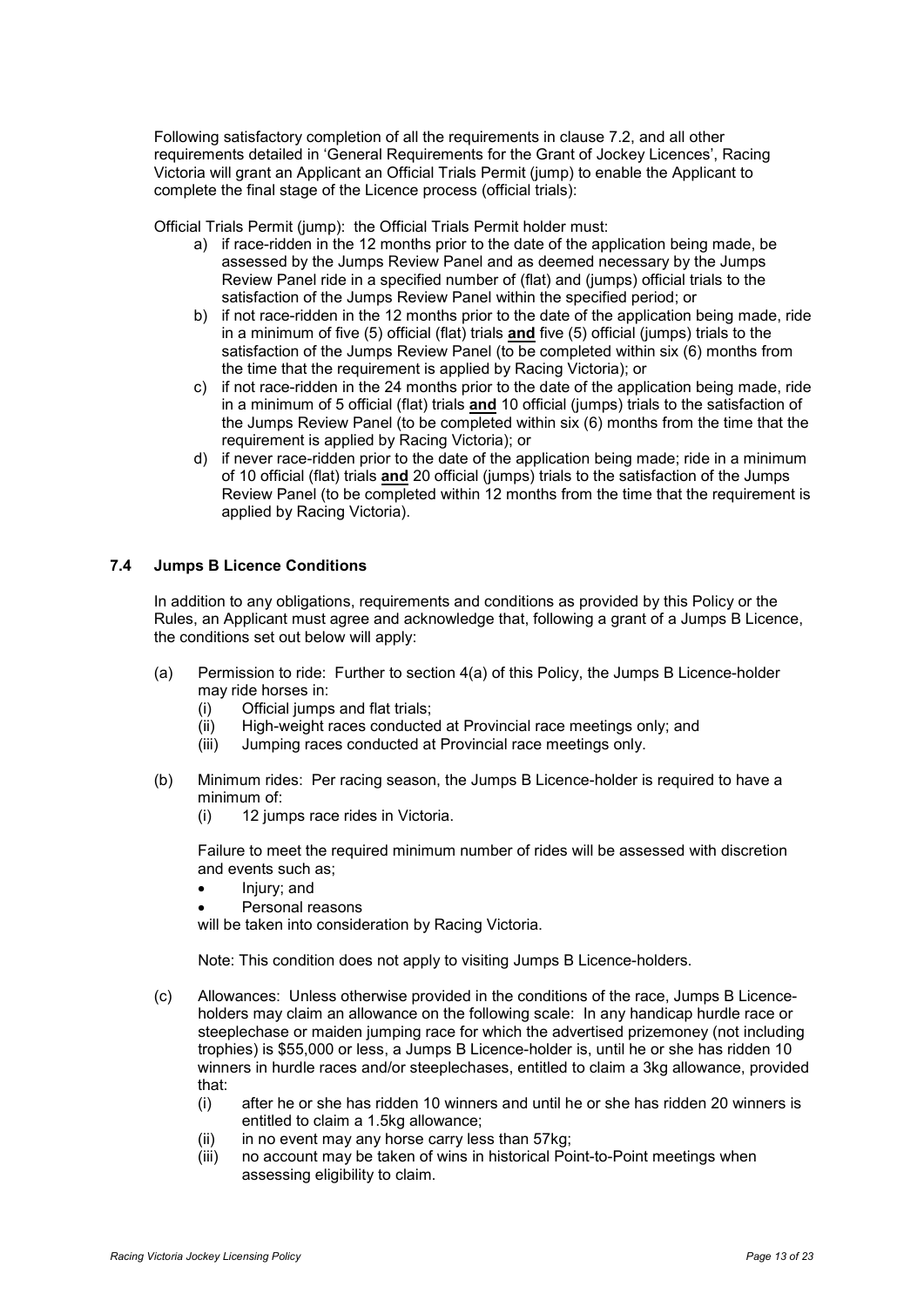(d) Allowance change on raceday: A Jumps B Licence-holder may claim the same allowance throughout a day of racing which he or she was entitled to claim at the beginning of the day.

#### <span id="page-16-0"></span>**7.5 Ticketing and Car Parking**

Subject to ongoing compliance with the terms and conditions of his or her Jumps B Licence, a Jumps B Licence-holder receives for the period of the Jumps B Licence, the following annual entitlements and benefits:

- (a) Ticketing: Raceday Service Identification Card (permitting access to all Horse Areas whilst on official duties, and General Public Areas);
- (b) Guest Ticketing: Annual Admission Card (permitting access to General Public Areas); and
- (c) Car Parking: Raceday Service Car Park Pass (permitting access to Jockey only designated parking on course).

# <span id="page-16-1"></span>**7.6 Visiting Jockey Ticketing and Car Parking**

Subject to ongoing compliance with the terms and conditions of his or her visiting Jumps B Licence, a visiting Jumps B Licence-holder receives for the period of the visiting Jumps B Licence, the following annual entitlements and benefits: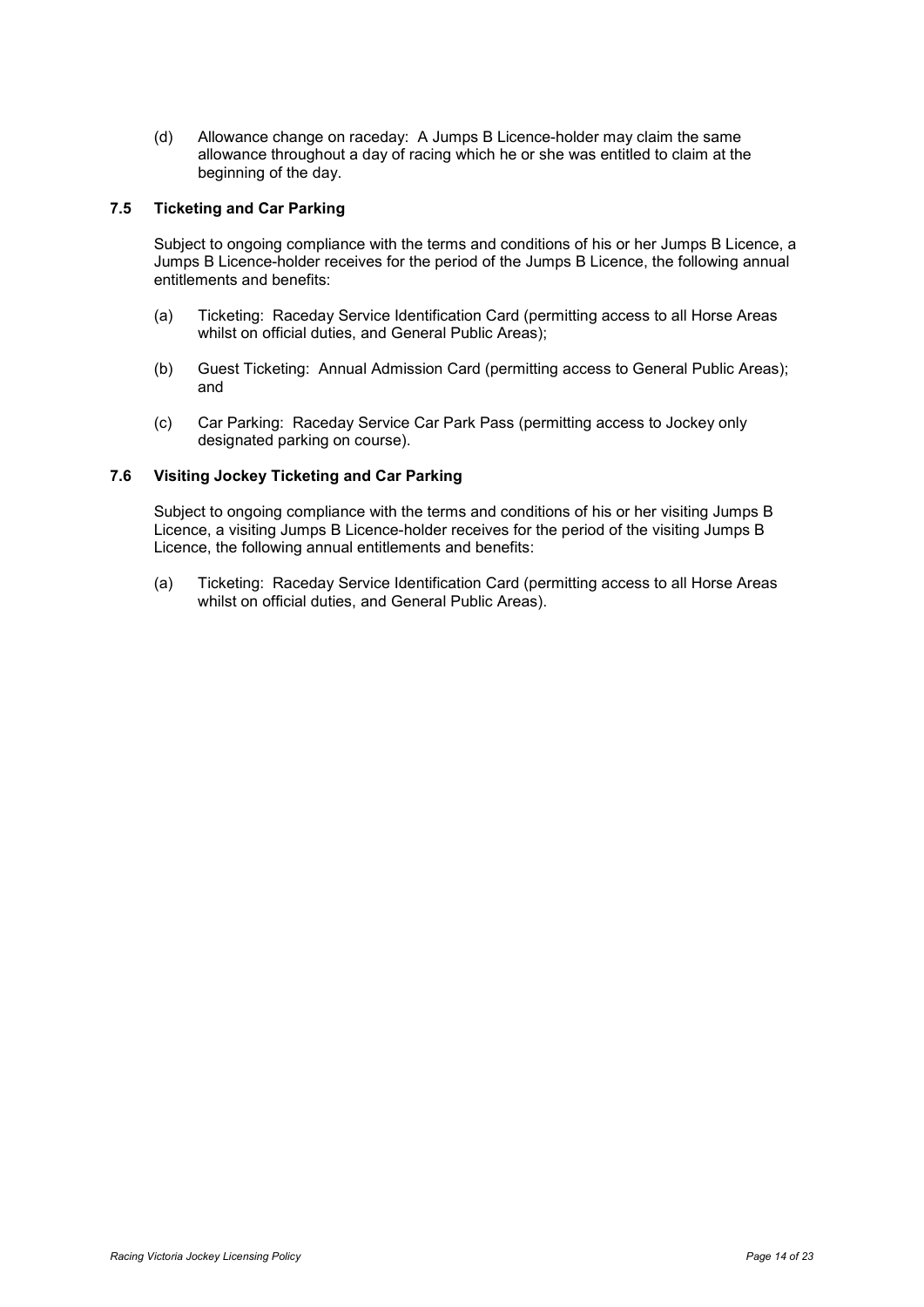# <span id="page-17-0"></span>**8. PICNIC JOCKEY LICENCE**

(Including Visiting Picnic Jockey Licence)

#### <span id="page-17-1"></span>**8.1 Background to a Licence**

Formally known as an "approval to ride at picnic meetings", the Picnic Jockey Licence (**Picnic Licence**) is granted to amateurs or relatively inexperienced jockeys. Generally, Applicants for a Picnic Licence have not completed an Apprenticeship under the Rules of Racing. A holder of a Picnic Licence is restricted to riding at picnic race meetings only (refer "Picnic Licence conditions" below), and is eligible for annual entitlements and benefits.

Once granted, this Picnic Licence remains active between the period of 1 August and 31 July each year unless cancelled, suspended or revoked.

#### <span id="page-17-2"></span>**8.2 Requirements for the grant of a Picnic Licence**

In addition to satisfying the "General Requirements for the Grant of Jockey Licenses" as outlined in part 3 of this Policy, it is a precondition to the grant of a Picnic Licence that the Applicant:

- (a) Experience:
	- (i) has not ridden more than 20 (flat) winners at Provincial or Metropolitan race meetings (not including Non-TAB race meetings) conducted by registered clubs;
	- (ii) has not been at any time within the previous five (5) years licensed as a Bookmaker; and
	- (iii) has, if race-ridden in the 12 months prior to the date of the application being made, been assessed by the Rider Skills Panel and as deemed necessary by the Rider Skills Panel ridden in a specified number of jump outs to the satisfaction of the Rider Skills Panel within the specified period; or
	- (iv) if not adequately race-ridden in the 12 months prior to the date of the application being made, ridden in a minimum of 5 jump outs (flat) to the satisfaction of the Rider Skills Panel (to be completed within three (3) months from the time that the requirement is applied by Racing Victoria); or
	- (v) if not adequately race-ridden in the 24 months prior to the date of the application being made, ridden in a minimum of 10 jump outs (flat) to the satisfaction of the Rider Skills Panel (to be completed within three (3) months from the time that the requirement is applied by Racing Victoria); or
	- (vi) if never race-ridden prior to the date of the application being made, ridden in a minimum of 20 jump outs (flat) to the satisfaction of the Rider Skills Panel (to be completed within 12 months from the time that the requirement is applied by Racing Victoria).
- (b) Criteria:
	- (i) The Person must have undertaken and successfully completed. the following required training units set out in the National Racing Industry Training Package (or recognised equivalent units):

| <b>Unit Code</b> | <b>Unit Title</b>                                    |
|------------------|------------------------------------------------------|
| RGRPSH306        | Develop basic trackwork riding skills                |
| RGRPSH307        | Exercise horses in pacework (Prerequisite RGRPSH306) |
| RGRPSH404        | Ride horses at track work (Prerequisite RGRPSH307)   |
| RGRPSH405        | Ride horses in jump outs (Prerequisite RGRPSH404)    |

- (ii) Race Riding Criteria
- (c) Acknowledges the grant of a Picnic Licence is subject to meeting the minimum required rides for a season (see 8.4(b) below) and the additional criteria set out in this Policy.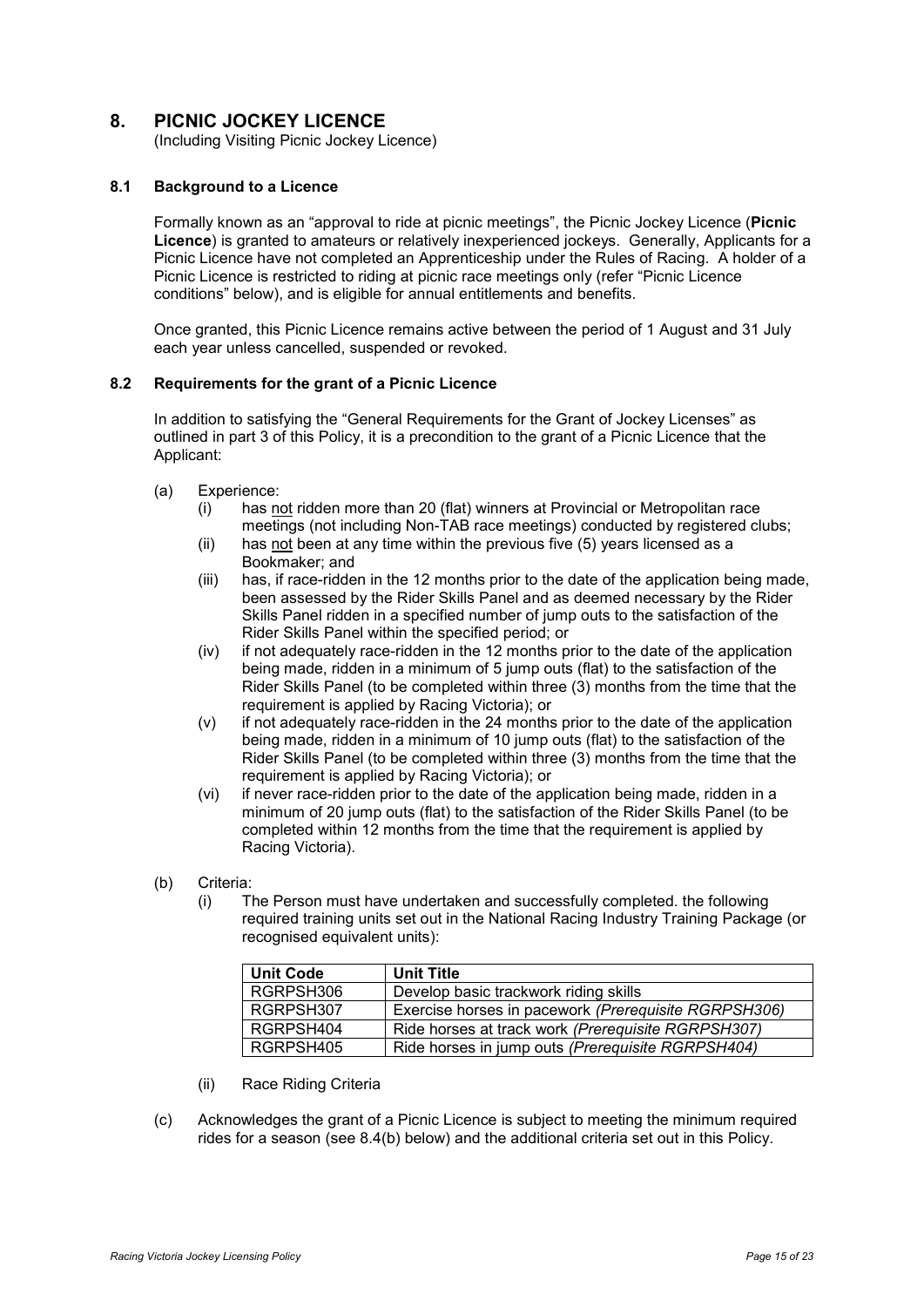# <span id="page-18-0"></span>**8.3 Official Trials Permit (flat)**

Following satisfactory completion of all the requirements in clause 8.2, and all other requirements detailed in 'General Requirements for the grant of Jockey licences', Racing Victoria will grant an Applicant an Official Trials Permit (flat) to enable the Applicant to complete the final stage of the Licence process (official trials):

Official Trials Permit (flat): the Official Trials Permit holder must:

- a) if race-ridden in the 12 months prior to the date of the application being made, be assessed by the Rider Skills Panel and as deemed necessary by the Rider Skills Panel ride in a specified number of official trials to the to the satisfaction of the Rider Skills Panel within the specified period; or
- b) if not race-ridden in the 12 months prior to the date of the application being made, ride in a minimum of five (5) official flat trials to the satisfaction of the Rider Skills Panel (to be completed within three (3) months from the time that the requirement is applied by Racing Victoria); or
- c) if never race-ridden, or not race-ridden in the 24 months prior to the date of the application being made, ride in a minimum of 10 official flat trials to the satisfaction of the Rider Skills Panel (to be completed within six (6) months from the time that the requirement is applied by Racing Victoria).

#### <span id="page-18-1"></span>**8.4 Picnic Licence conditions**

In addition to any obligations, requirements and conditions as provided by this Policy or the Rules, an Applicant must agree and acknowledge that, following a grant of a Picnic Licence, the conditions set out below will apply:

- (a) Permission to ride: Further to section 4.(a) of this Policy, the Picnic Licence -holder may only ride horses in flat races conducted at Picnic race meetings.
- (b) Minimum rides: Per racing season, the Picnic Licence-holder is required to have a minimum of:
	- (i) 12 Picnic race rides in Victoria.

Failure to meet the required minimum number of rides will be assessed with discretion and events such as;

- Injury; and
- Personal reasons

will be taken into consideration by Racing Victoria.

Note: This condition does not apply to visiting Picnic Licence-holders.

- (c) Official Trials Permit (jump): A Picnic Licence-holder may also hold a Official Trials Permit (jump) for the purposes of riding in official jumps trials with the view to obtaining a Jumps Jockey 'B' licence.
- (d) Allowances: Unless otherwise provided in the conditions of the race, Picnic Licenceholders may claim an allowance on the following scale:
	- $(i)$  if he or she has not ridden 5 winners: 3kg;
	- $(iii)$  if he or she has ridden 5 winners but has not ridden 15 winners: 2kg;
	- (iii) if he or she has ridden 15 or more winners: no claim permitted.
- (e) Allowance change on raceday: A Picnic Licence-holder may claim the same allowance throughout a day of racing which he or she was entitled to claim at the beginning of the day.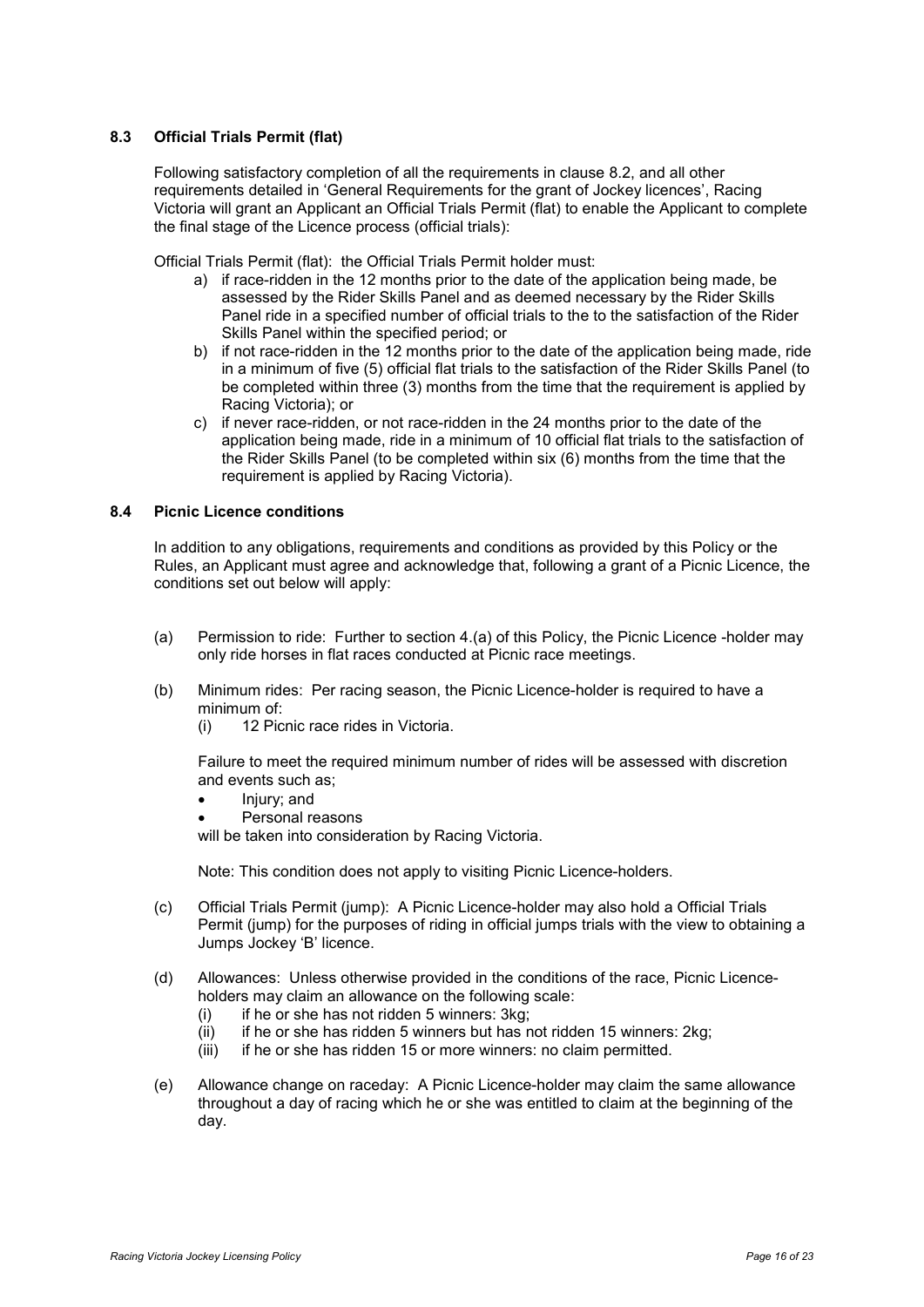## <span id="page-19-0"></span>**8.5 Ticketing and Car Parking**

Subject to ongoing compliance with the terms and conditions of his or her Picnic Licence, a Picnic Licence-holder receives for the period of the Picnic Licence, the following annual entitlements and benefits:

- (a) Ticketing: Raceday Service Identification Card (permitting access to all Horse Areas whilst on official duties, and General Public Areas);
- (b) Guest Ticketing: Annual Admission Card (permitting access to General Public Areas); and
- (c) Car Parking: Raceday Service Car Park Pass (permitting access to Jockey-only designated parking on course).

## <span id="page-19-1"></span>**8.6 Visiting Jockey Ticketing and Car Parking**

Subject to ongoing compliance with the terms and conditions of his or her visiting Picnic Licence, a visiting Picnic Licence-holder receives for the period of the visiting Picnic Licence, the following annual entitlements and benefits: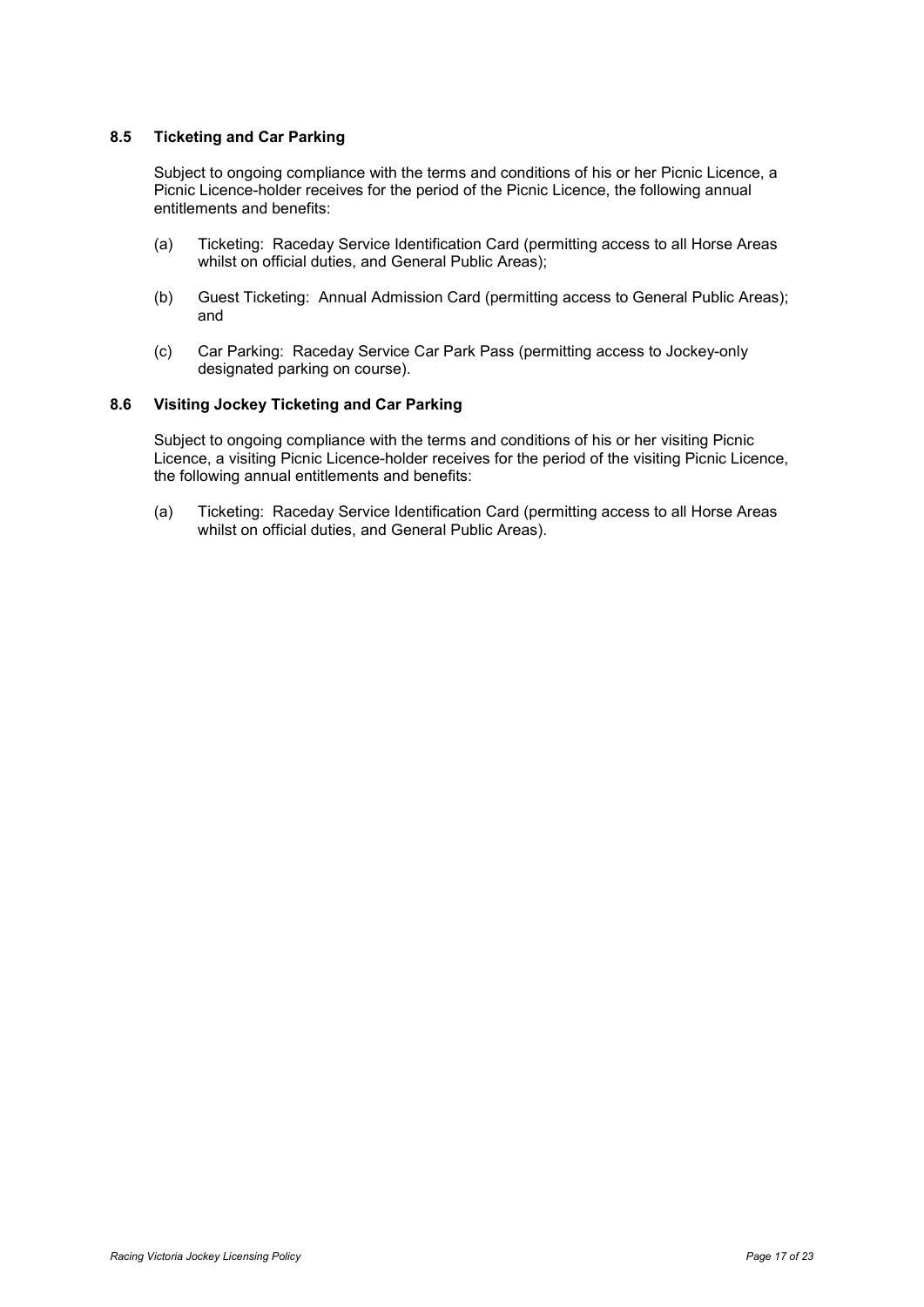# <span id="page-20-0"></span>**9. APPRENTICE JOCKEY LICENCE**

(Including Visiting Apprentice Jockey Licence)

#### <span id="page-20-1"></span>**9.1 Background to a Licence**

Formally known as an Apprentice 'A' or 'B' Permit, the Apprentice Jockey Licence (**Apprentice Licence**) is granted to new and inexperienced jockeys. Generally, Applicants for an Apprentice Licence have ridden track work for many years and experienced riding in various equine pursuits, such as pony club associations and the performance horse industry. A holder of an Apprentice Licence has some restrictions and limitations as to where he or she can ride and is eligible for annual entitlements and benefits.

Once an Apprentice Licence is granted, the Apprentice Licence-holder is classified as an Apprentice Jockey 'B'. However, once the Apprentice has accumulated a number of winners as determined by Stewards, Racing Victoria may reclassify the Apprentice Licence-holder to an Apprentice Jockey 'A'. Refer "Apprentice Licence conditions" below.

Once granted, this Apprentice Licence remains active between the period of 1 August and 31 July each year unless cancelled, suspended or revoked.

#### <span id="page-20-2"></span>**9.2 Requirements for the grant of an Apprentice Licence**

In addition to satisfying the "General Requirements for the Grant of Jockey Licences" as outlined in part 3 of this Policy, it is a precondition to the grant of an Apprentice Licence that the Applicant:

- (a) Experience:
	- (i) if making an application to ride on loan in Victoria (from an Interstate or Overseasbased PRA), has ridden a minimum of 20 winners in the Metropolitan area in their home jurisdiction;
	- (ii) has been accepted and enrolled in Racing Victoria's Apprentice Program in order to participate in Certificate IV in Racing – Jockey;
	- (iii) together with the licensed trainer, has completed the Apprentice Employment Agreement and Deed of Apprenticeship; and
	- (iv) has, if not race-ridden, been observed by Racing Victoria to ride satisfactorily in track work;
- (b) Acknowledges the grant of an Apprentice Licence is subject to meeting the minimum required rides for a season (see 9.3(h) below) and the additional criteria set out in this Policy.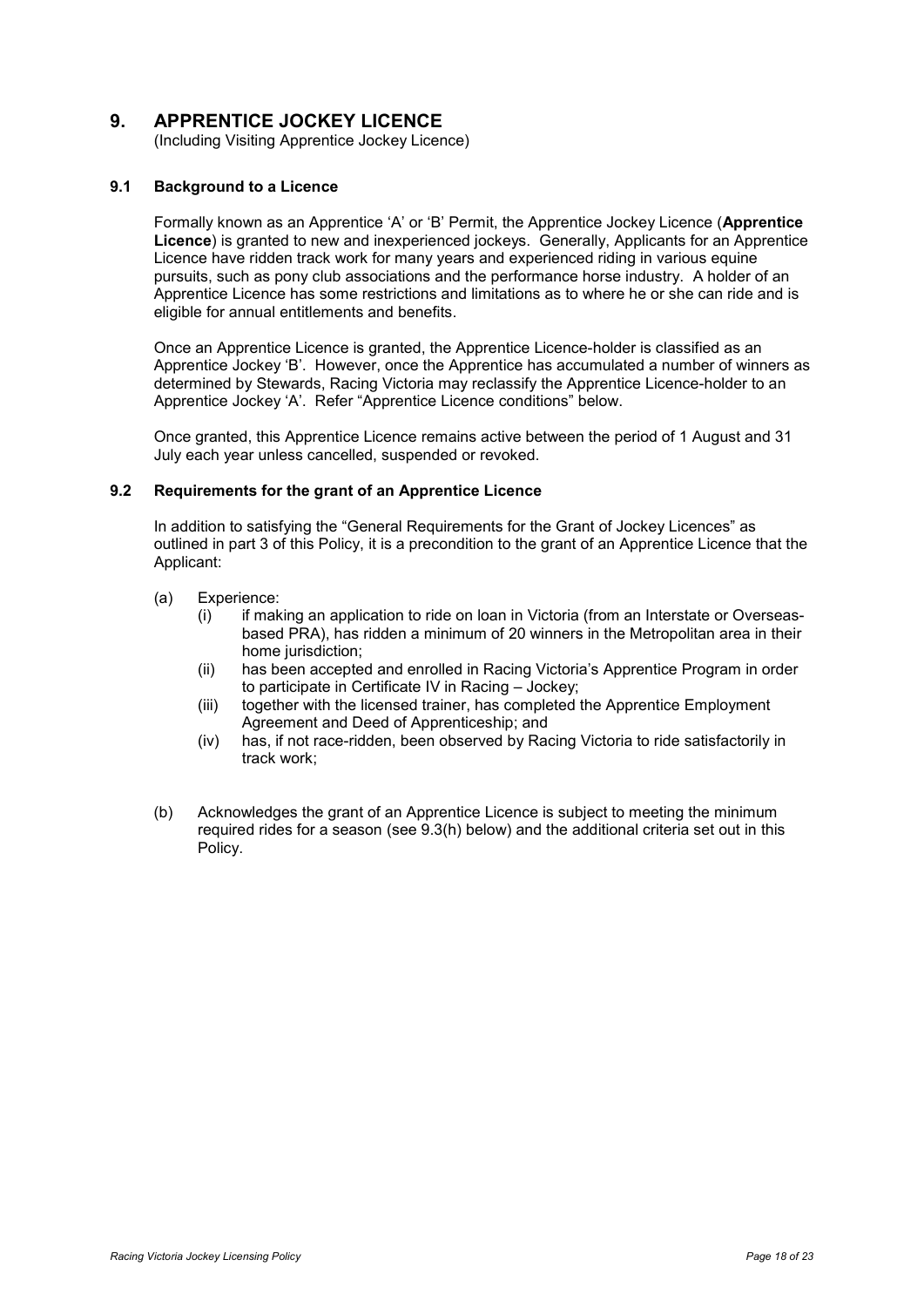#### <span id="page-21-0"></span>**9.3 Apprentice Licence conditions**

In addition to any obligations, requirements and conditions as provided by this Policy or the Rules, an Applicant must agree and acknowledge that, following a grant of an Apprentice Licence, the conditions set out below will apply:

- (a) Accreditation: an apprentice may only be employed with an accredited Trainer in accordance with Racing Victoria's Trainer's Apprentice Jockey Employment Accreditation Process;
- (b) Approval for riding in official trials and jump outs: An apprentice may not ride in any official trial, jump out or other trial until the apprentice has been observed by the Stewards and/or the Rider Skills Panel to ride satisfactorily in track work.
- (c) Jump outs following satisfactory completion of all the requirements in clause 9.2, and all other requirements detailed in 'General Requirements for the grant of Jockey licences', an Apprentice Licence-holder must complete:
	- i. if not adequately race-ridden in the 12 months prior to the application being made, ridden in a minimum of 5 jump outs to the satisfaction of Rider Skills Panel (to be completed within three (3) months from the time that the requirement is applied by Racing Victoria); or
	- ii. if not adequately race-ridden in the 24 months prior to the date of the application being made, ridden in a minimum of 10 jump outs to the satisfaction of the Rider Skills Panel (to be completed within three (3) months from the time that the requirement is applied by Racing Victoria); or
	- iii. if never race-ridden prior to the date of the application being made, ridden in a minimum of 20 jump outs to the satisfaction of the Rider Skills Panel (to be completed within 12 months from the time that the requirement is applied by Racing Victoria).
	- (d) Official Trials Permit Following satisfactory completion of all the requirements in clause 9.2, 9.3 (c), and all other requirements detailed in 'General Requirements for the grant of Jockey licences', Racing Victoria will grant an Apprentice Licence-holder an Official Trials Permit to enable the Apprentice Licence-holder to participate in official trials and complete the final stage to obtain permission to ride in races. An Apprentice Licenceholder must complete:
		- i. if race-ridden in the 12 months prior to the date of the application being made, be assessed by the Rider Skills Panel and as deemed necessary by the Rider Skills Panel ridden in a specified number of official trials to the to the satisfaction of the Rider Skills Panel within the specified period; or
		- ii. if not race-ridden in the 12 months prior to the date of the application being made, ride in a minimum of five (5) official flat trials to the satisfaction of the Rider Skills Panel (to be completed within three (3) months from the time that the requirement is applied by Racing Victoria); or
		- iii. if not race-ridden in the 24 months prior to the date of the application being made, ride in a minimum of 10 official flat trials to the satisfaction of the Rider Skills Panel (to be completed within six (6) months from the time that the requirement is applied by Racing Victoria); or
		- iv. if never race ridden, ridden in a minimum of 20 official flat trials (of which at least two (2) must be of 1,200 meters or further and with the last two (2) official trials being under race day conditions) to the satisfaction of the Rider Skills Panel (to be completed within 12 months from the time that the requirement is applied by Racing Victoria).
- (e) Permission to ride: Following satisfactory completion of all the requirements in clause 9.2, 9.3 (c), 9.3 (d), and all other requirements detailed in 'General Requirements for the grant of Jockey licences' an Apprentice Licence-holder will be granted permission to ride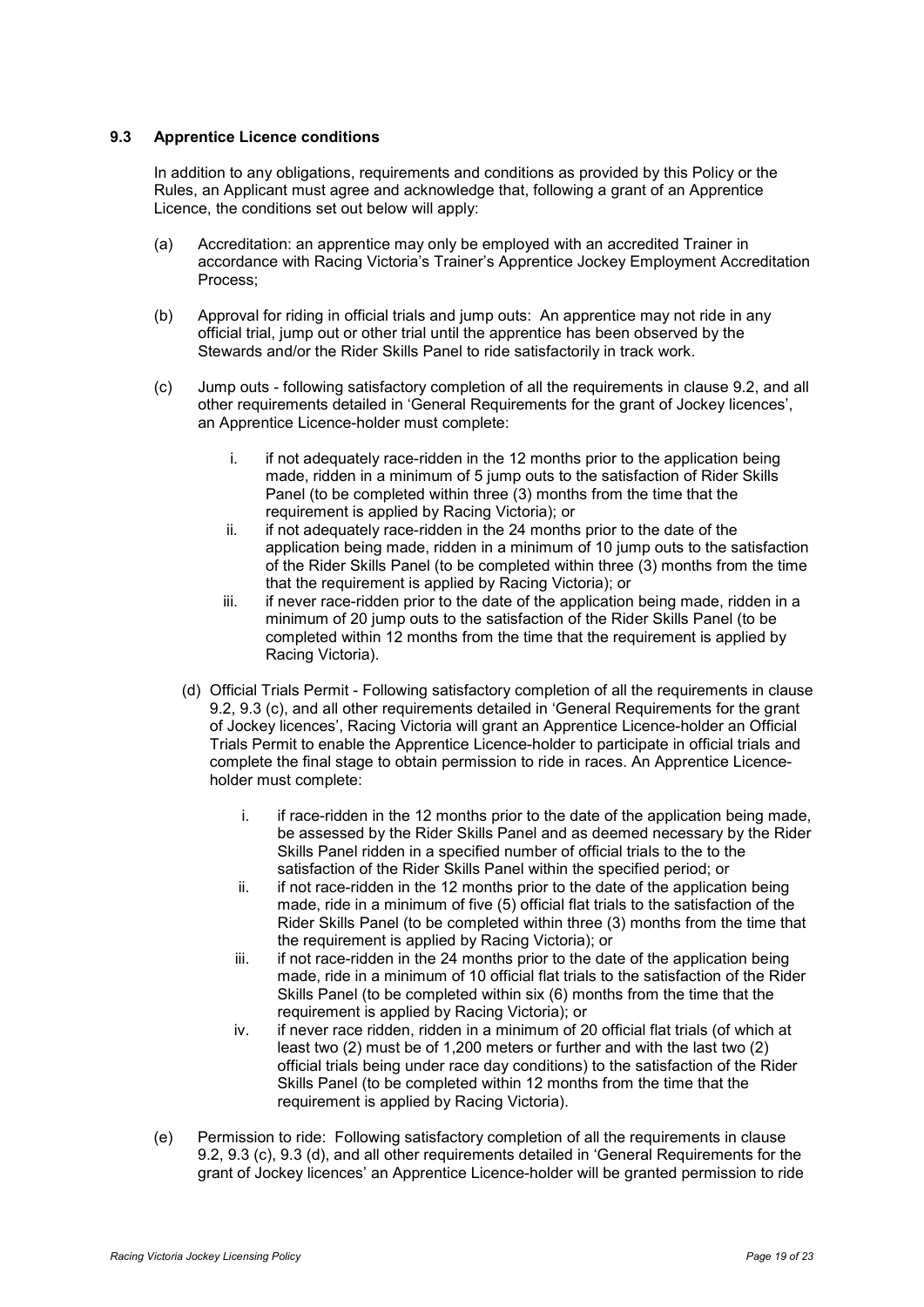in races. In addition to section 4(a) of this Policy, the Apprentice Licence-holder may ride horses in flat races conducted at Provincial and Metropolitan race meetings (except highweight races and picnic race meetings) in accordance with the requirements contained in Racing Victoria's Apprentice Jockey Guidelines.

- (f) First Ride at Track: No later than two (2) hours prior to his or her first ride at a particular track, an Apprentice Licence-holder must attend the Stewards' Room and advise the Stewards that he or she is engaged to ride at the racecourse for the first time.
- (g) Days of Riding: Notwithstanding the deed of apprenticeship regarding fulfilment of riding commitments:
	- (i) no apprentice shall accept rides for more than six consecutive days (a seventh day may be granted by Stewards in extraordinary circumstances);
	- (ii) each apprentice jockey shall have a minimum of two days without race riding in each 14 day period;
	- (iii) no apprentice shall be permitted to accept rides for both a day and twilight/night race meeting, on the same day; and
	- (iv) if an apprentice accepts rides in any twilight/night meeting they must have a minimum of a 10 hour break prior to engaging in any further riding commitments.
- (h) Minimum rides: Per racing season, the Apprentice Licence-holder is required to have a minimum of:
	- (i) 24 race rides in Victoria.

Failure to meet the required minimum number of rides will be assessed with discretion and events such as;

- Injury; and
- Personal reasons

will be taken into consideration by Racing Victoria.

Note: This condition does not apply to visiting Apprentice Licence-holders.

- (i) Jumps Jockey Licence: Subject to approval by Racing Victoria, an Apprentice Licence holder who is over 17 years of age may also hold a Jumps Jockey 'B' licence or Jumps Jockey 'A' licence for the purposes of riding in official jumps trials or jumps races. This is also subject to meeting the relevant criteria of the respective jumping licenses outlined within this Policy.
- (j) Allowances: Unless otherwise provided for in the conditions of the race, Apprentice Licence-holders may claim an allowance on the following scale:
	- (i) For races run in the Provincial or Metropolitan areas:
		- $(i)$  If he or she has not ridden five  $(5)$  winners on the flat: 4kg;
		- $\overrightarrow{iii}$  if he or she has not ridden 20 winners on the flat in a Metropolitan area: 3kg;
		- (iii) if he or she has not ridden 50 winners on the flat in a Metropolitan area: 2kg;
		- (iv) if he or she has not ridden 80 winners on the flat in a Metropolitan area: 1.5kg.
	- (ii) For races run other than in a Provincial or Metropolitan area:
		- (i) If he or she has not ridden five (5) winners on the flat: 4kg;
		- (ii) if he or she has not ridden 20 winners on the flat: 3kg;
		- $(iii)$  if he or she has not ridden 50 winners on the flat: 2kg;
		- (iv) if he or she has not ridden 80 winners on the: 1.5kg.
- (k) Group or Listed Races: A winning ride in a Group or Listed race is deemed to be a winning ride in a Metropolitan area. Further, an Apprentice Licence -holder cannot claim a weight allowance in any Group or Listed race.
- (l) Allowance change on raceday: An Apprentice Licence-holder may claim the same allowance throughout a day of racing which he or she was entitled to claim at the beginning of the day.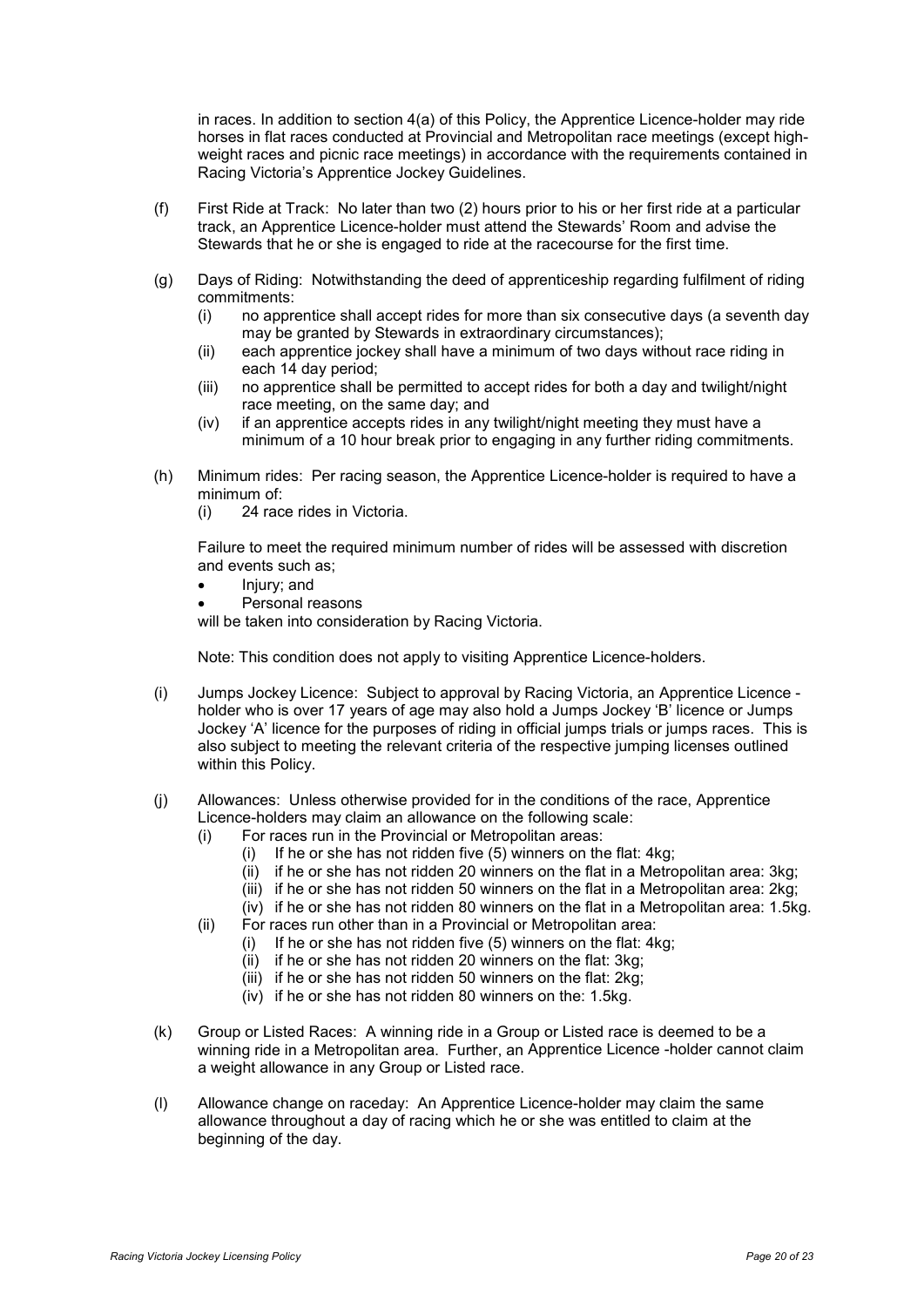- (m) Racing Victoria's Apprentice Jockey Guidelines: the Apprentice Licence-holder is subject to Racing Victoria's Apprentice Jockey Guidelines as in place and amended from time to time.
- (n) Application of Racing Victoria's Apprentice Jockey Guidelines:
	- i. Racing Victoria's Apprentice Jockey Guidelines apply to all Apprentice Licenceholders from 1 August 2017.
	- ii. An apprentice who was granted an Apprentice Licence before 1 August 2017 may apply to ride in race meetings up to the highest Tier level (as defined in Racing Victoria's Apprentice Guidelines) in which they had previously been granted approval to ride by the Stewards.
	- iii. For the avoidance of doubt, and unless otherwise determined by Racing Victoria, an Apprentice Licence-holder who:
		- had ridden in a Tier 4 race meeting prior to 1 August 2017 may accept rides in Tier 1, 2, 3 and 4 race meetings;
		- had ridden in a Tier 3 race meeting prior to 1 August 2017 may accept rides in Tier 1 and 2 race meetings and must apply to the Stewards for daily permission to ride in any further Tier 3 race meeting;
		- had ridden in a Tier 2 race meeting prior to 1 August 2017 may accept rides in Tier 1 and 2 race meetings;
		- had ridden in Tier 1 race meetings only prior to 1 August 2017 may only accept rides in Tier 1 race meetings.
	- iv. Any application by an apprentice who was granted an Apprentice Licence before 1 August 2017 to ride in a higher Tier race meeting than that in which they had previously been granted approval to ride by the Stewards must be made in accordance with, and upon satisfaction of any requirements contained in, the Racing Victoria's Apprentice Jockey Guidelines.
- (o) Apprentice Jockey 'A' Licence: Unless otherwise approved by Racing Victoria, upgrading from an Apprentice Jockey 'B' Licence to an Apprentice Jockey 'A' Licence is at Racing Victoria's discretion and based on an assessment of riding ability made after observing the Apprentice ride in races, and not until he or she has ridden 40 winners of which 10 or more must be in the Metropolitan Area. The Apprentice Licence-holder must also meet the required standards at the Victorian Apprentice Training Academy.
- (p) Apprentice Jockey 'B' Licence: Unless otherwise approved by Racing Victoria, or as prescribed in Section 9.3(n) above, an Apprentice Licence-holder must only ride at Tier 1 race meetings (as defined in the Racing Victoria Apprentice Jockey Guidelines) until he or she has ridden 30 or more winners following which he or she may apply to the Stewards for permission to ride at other race meetings in accordance with the Racing Victoria Apprentice Jockey Guidelines.

# <span id="page-23-0"></span>**9.4 Loan Applications for Victorian-based Apprentices**

Subject to the Deed of Apprenticeship, the Victorian-based Apprentice Licence-holder may be placed on Secondment with a borrowing Trainer (**Loan**). A Loan may not be for a period of more than three (3) months, unless Racing Victoria determines it appropriate to extent the Loan based on the circumstances of the apprenticeship, including any need for further skills development.

In these circumstances, the lending Trainer remains entitled to a percentage of the Apprentice Licence-holder's riding fees and percentages in accordance with the Deed of Apprenticeship during the Loan but may agree to pay a portion to the borrowing Trainer in consideration for the borrowing Trainer entering into, and performing his or her obligations under, the Loan.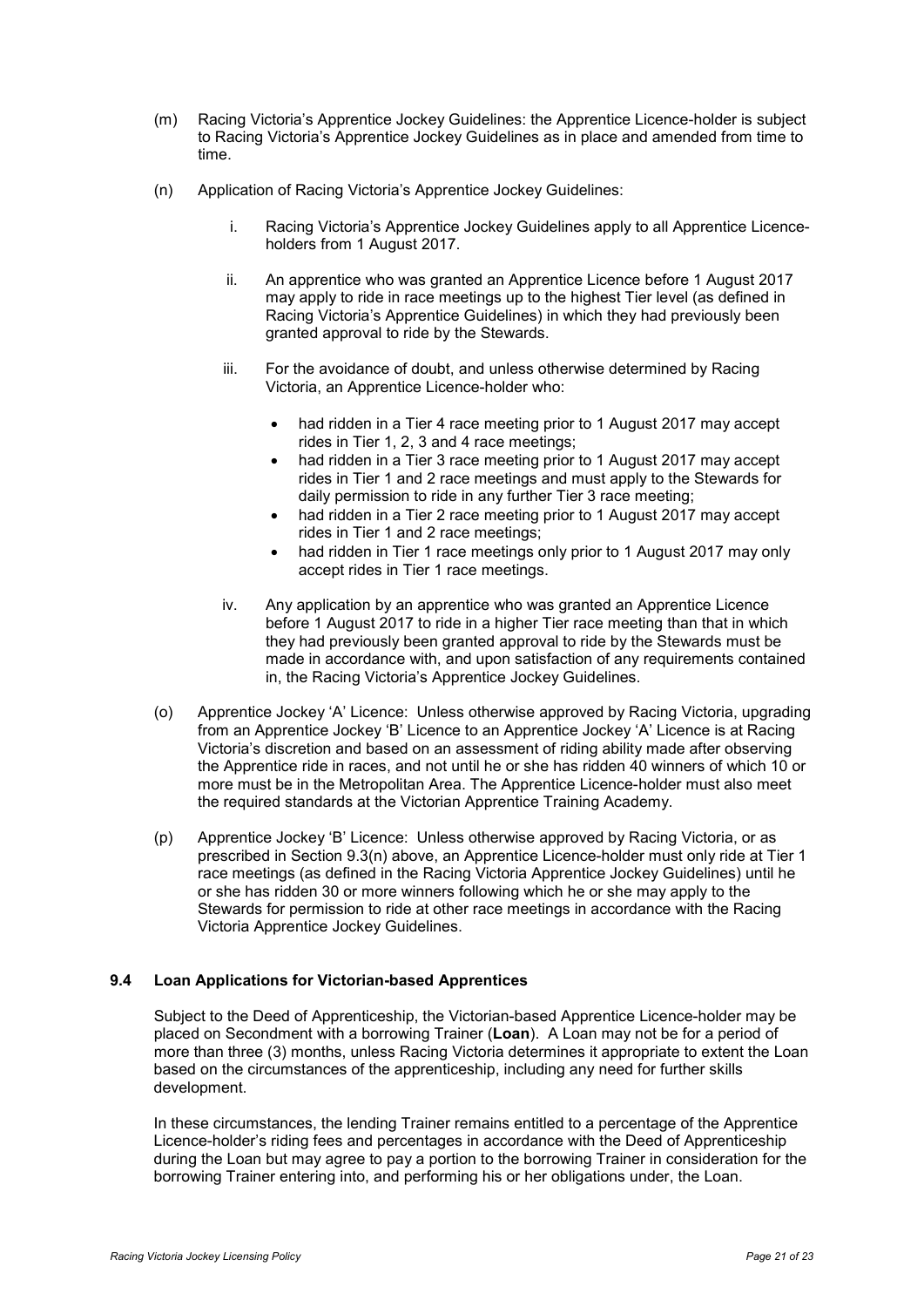#### <span id="page-24-0"></span>**9.5 Loan Applications for Interstate or Overseas-based Apprentices**

Subject to approval from the interstate or overseas-based PRA, the visiting Apprentice Licenceholder may be placed on Secondment within Victoria to a borrowing Victorian Trainer, provided the visiting Apprentice Licence-holder has ridden a minimum of 20 winners in the metropolitan area **or** 80 winners in total (including non-metro).

A Secondment may not be for a period of more than three (3) months, unless the interstate or overseas-based PRA or Racing Victoria determines that it is appropriate to extend the Loan based on the circumstances of the apprenticeship, including any need for further skills development.

In these circumstances, the lending interstate or overseas-based Trainer remains entitled to a percentage of the visiting Apprentice Licence-holder's riding fees and percentages in accordance with the Deed of Apprenticeship during the loan but may agree to pay a portion to the borrowing Victorian Trainer in consideration for the borrowing Victorian Trainer entering into, and performing his or her obligations under, the loan.

Note: Racing Victoria may determine to place a cap the number of interstate or overseas-based Apprentice Jockeys riding on loan in Victoria at any-one-time.

#### <span id="page-24-1"></span>**9.6 Transfer Applications for Victorian-based Apprentices**

An application to transfer a Victorian-based apprenticeship to an interstate or overseas-based Principal Racing Authority should be made (in writing) to both racing authority's, at least 10 days prior to the Apprentice Licence-holder relocating and/or the Loan expiring.

#### <span id="page-24-2"></span>**9.7 Transfer Applications for Interstate or Overseas-based Apprentices**

An application to transfer an apprenticeship from an interstate or overseas-based PRA to Racing Victoria should be made (in writing) to Racing Victoria within 14 days of the Loan period expiring.

## <span id="page-24-3"></span>**9.8 Extension Applications for Victorian-based Apprentices**

The term of a Victorian-based apprenticeship may be extended, however the maximum term of an Apprentice Licence must not be any longer than four years plus any cumulative injury or illness time loss (as evidenced by valid medical certification) from the Permit To Ride date.

Applications for an extension to an apprenticeship must be made by completing an 'Application to Extend Jockey Apprenticeship' form and must be accompanied by written support from the Racing Victoria Apprentice Team. Applications must be submitted at least one month before the apprenticeship expiry date.

If the Apprentice Licence-holder has satisfied the above criteria, the Racing Victoria Licensing Panel may, in its full discretion, extend the apprenticeship, but only if the Apprentice Licenceholder has also satisfied the below criteria:

- (a) Certificate IV Jockey;
- (b) Completion of RV's Apprentice Jockey Training Program
- (c) adherence to the RV Apprentice Code of Conduct;
- (d) demonstrated commitment to a career as a Jockey;
- (e) can utilise their existing metropolitan claim; and